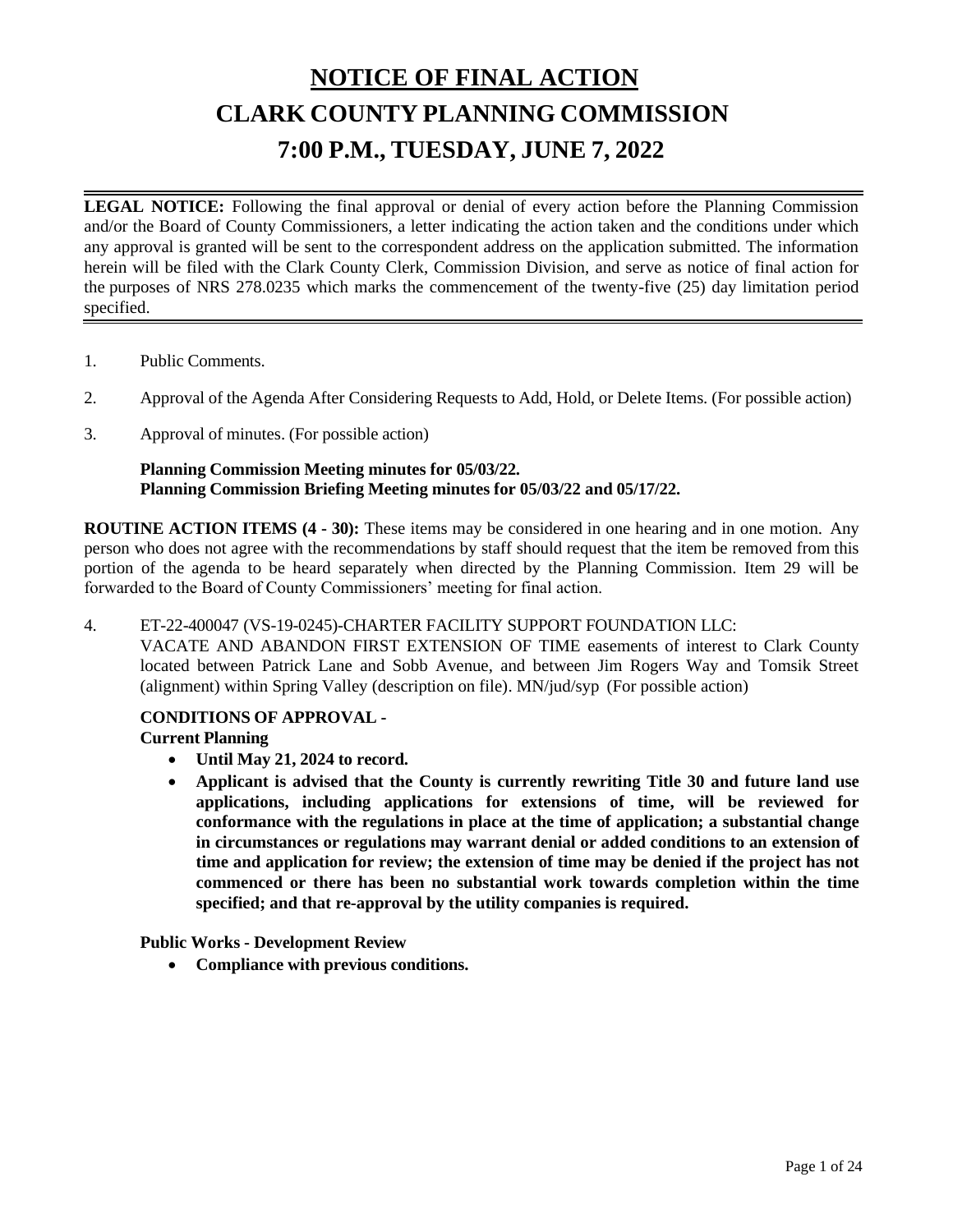#### 5. [ET-22-400062](http://clark.legistar.com/gateway.aspx?m=l&id=/matter.aspx%3Fkey%3D8930) (UC-19-0824) -ATRIUM HOLDINGS LLC:

USE PERMIT FIRST [EXTENSION](http://clark.legistar.com/gateway.aspx?m=l&id=/matter.aspx%3Fkey%3D8930) OF TIME for long term/short term lodging.

WAIVERS OF [DEVELOPMENT](http://clark.legistar.com/gateway.aspx?m=l&id=/matter.aspx%3Fkey%3D8930) STANDARDS for the following: 1) reduce setbacks; 2) reduce [parking; 3\) reduce number of loading spaces; 4\) alternative landscaping; 5\) nonstandard off-site](http://clark.legistar.com/gateway.aspx?m=l&id=/matter.aspx%3Fkey%3D8930)  [improvements; and 6\) alternative commercial driveway geometrics.](http://clark.legistar.com/gateway.aspx?m=l&id=/matter.aspx%3Fkey%3D8930)

DESIGN REVIEWS for the following: 1) a long term/short term lodging facility; and 2) [alternative](http://clark.legistar.com/gateway.aspx?m=l&id=/matter.aspx%3Fkey%3D8930)  [parking lot landscaping on 3.8 acres in an H-1 \(Limited Resort and Apartment\) \(AE-60\) Zone.](http://clark.legistar.com/gateway.aspx?m=l&id=/matter.aspx%3Fkey%3D8930)

[Generally](http://clark.legistar.com/gateway.aspx?m=l&id=/matter.aspx%3Fkey%3D8930) located on the west side of Paradise Road, 700 feet south of Flamingo Road within Paradise. [JG/sd/syp \(For possible action\)](http://clark.legistar.com/gateway.aspx?m=l&id=/matter.aspx%3Fkey%3D8930)

#### **CONDITIONS OF APPROVAL -**

#### **Current Planning**

- **Until December 3, 2023 to commence.**
- **Applicant is advised that the County is currently rewriting Title 30 and future land use applications, including applications for extensions of time, will be reviewed for conformance with the regulations in place at the time of application; a substantial change in circumstances or regulations may warrant denial or added conditions to an extension of time and application for review; and that the extension of time may be denied if the project has not commenced or there has been no substantial work towards completion within the time specified.**

#### **Public Works - Development Review**

• **Compliance with previous conditions.**

#### 6. [UC-22-0146-CHANDLER](http://clark.legistar.com/gateway.aspx?m=l&id=/matter.aspx%3Fkey%3D8931) LYNN STEVEN & NICHOLS-CHANDLER NICOLE MARIE: USE PERMIT for a communication tower.

DESIGN REVIEW for a proposed communication tower and associated [ground-mounted](http://clark.legistar.com/gateway.aspx?m=l&id=/matter.aspx%3Fkey%3D8931) equipment on 2.1 acres in an R-E (Rural Estates [Residential\)](http://clark.legistar.com/gateway.aspx?m=l&id=/matter.aspx%3Fkey%3D8931) (RNP-I) Zone. Generally located on the northwest [corner of Campbell Road and Washburn Road within Lone Mountain.](http://clark.legistar.com/gateway.aspx?m=l&id=/matter.aspx%3Fkey%3D8931) RM/sd/syp (For possible [action\)](http://clark.legistar.com/gateway.aspx?m=l&id=/matter.aspx%3Fkey%3D8931)

#### **HELD - No Date - per the applicant.**

7. [UC-22-0207-LDR](http://clark.legistar.com/gateway.aspx?m=l&id=/matter.aspx%3Fkey%3D8932) PARTNERS:

[USE PERMIT to reduce the separation of a proposed supper club in conjunction with an existing](http://clark.legistar.com/gateway.aspx?m=l&id=/matter.aspx%3Fkey%3D8932)  [restaurant on a portion of 8.0 acres in a C-2 \(General Commercial\) Zone.](http://clark.legistar.com/gateway.aspx?m=l&id=/matter.aspx%3Fkey%3D8932) Generally located on the north side of Blue Diamond Road and the west side of Decatur Boulevard within Enterprise. [JJ/jor/syp \(For](http://clark.legistar.com/gateway.aspx?m=l&id=/matter.aspx%3Fkey%3D8932)  [possible action\)](http://clark.legistar.com/gateway.aspx?m=l&id=/matter.aspx%3Fkey%3D8932)

#### **CONDITIONS OF APPROVAL -**

#### **Current Planning**

• **Applicant is advised that approval of this application does not constitute or imply approval of any other County issued permit, license, or approval; the County is currently rewriting Title 30 and future land use applications, including applications for extensions of time, will be reviewed for conformance with the regulations in place at the time of application; a substantial change in circumstances or regulations may warrant denial or added conditions to an extension of time; the extension of time may be denied if the project has not commenced or there has been no substantial work towards completion within the time specified; and that this application must commence within 2 years of approval date or it will expire.**

#### **Clark County Water Reclamation District (CCWRD)**

• **Applicant is advised that the property is already connected to the CCWRD sewer system; and that if any existing plumbing fixtures are modified in the future, then additional capacity and connection fees will need to be addressed.**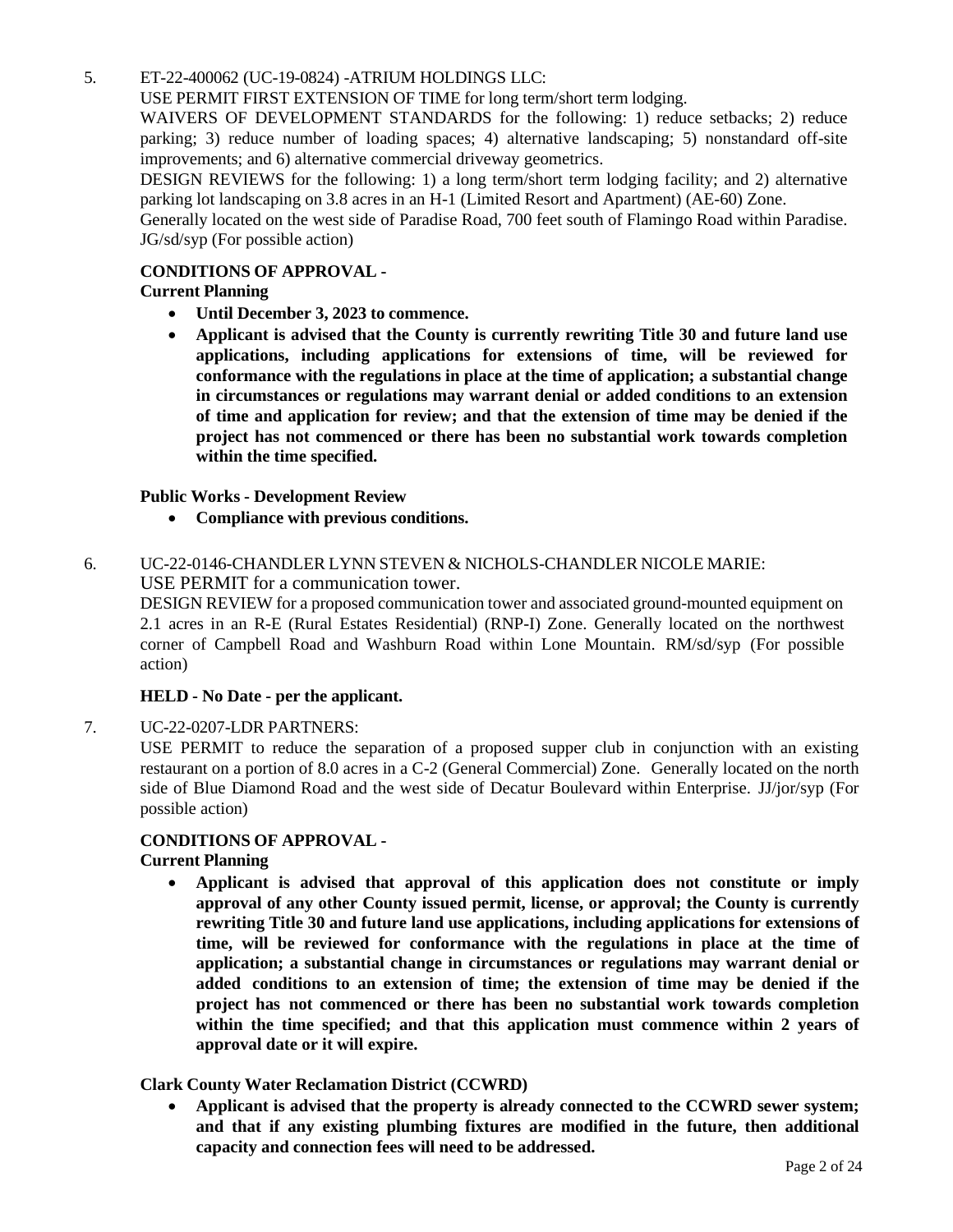#### 8. [UC-22-0209-USA:](http://clark.legistar.com/gateway.aspx?m=l&id=/matter.aspx%3Fkey%3D8933)

USE PERMITS for the [following: 1\)](http://clark.legistar.com/gateway.aspx?m=l&id=/matter.aspx%3Fkey%3D8933) public utility structures (a 69 kV overhead transmission line) with [associated equipment; and 2\) increased height for public utility structures.](http://clark.legistar.com/gateway.aspx?m=l&id=/matter.aspx%3Fkey%3D8933)

[DESIGN REVIEW for proposed public utility structures \(a 69 kV overhead transmission line\) with](http://clark.legistar.com/gateway.aspx?m=l&id=/matter.aspx%3Fkey%3D8933)  associated [equipment](http://clark.legistar.com/gateway.aspx?m=l&id=/matter.aspx%3Fkey%3D8933) in an R-U (Rural Open Land) Zone. Generally located on the east and west sides [of Meadow Valley Road, 2,600 feet north of State Route 168 within Northeast County Planning Area.](http://clark.legistar.com/gateway.aspx?m=l&id=/matter.aspx%3Fkey%3D8933)  MK/rk/jo [\(For possible action\)](http://clark.legistar.com/gateway.aspx?m=l&id=/matter.aspx%3Fkey%3D8933)

#### **HELD - 06/21/22 - per the applicant.**

#### 9. [UC-22-0214-HARSCH INVESTMENT](http://clark.legistar.com/gateway.aspx?m=l&id=/matter.aspx%3Fkey%3D8934) PPTYS-NV LLC:

USE PERMITS for the following: 1) on-premises consumption of [alcohol \(service](http://clark.legistar.com/gateway.aspx?m=l&id=/matter.aspx%3Fkey%3D8934) bar); and 2) outside [dining and drinking.](http://clark.legistar.com/gateway.aspx?m=l&id=/matter.aspx%3Fkey%3D8934)

DESIGN REVIEW for outside [dining/drinking](http://clark.legistar.com/gateway.aspx?m=l&id=/matter.aspx%3Fkey%3D8934) area in conjunction with a restaurant on a portion of 18.3 acres in an M-1 [\(Light Manufacturing\)](http://clark.legistar.com/gateway.aspx?m=l&id=/matter.aspx%3Fkey%3D8934) Zone in the Asian Design Overlay District. Generally located on [the south side of Spring Mountain Road and the east side of Wynn Road within Paradise.](http://clark.legistar.com/gateway.aspx?m=l&id=/matter.aspx%3Fkey%3D8934) JJ/lm/syp [\(For possible action\)](http://clark.legistar.com/gateway.aspx?m=l&id=/matter.aspx%3Fkey%3D8934)

#### **CONDITIONS OF APPROVAL -**

#### **Current Planning**

• **Applicant is advised that approval of this application does not constitute or imply approval of any other County issued permit, license, or approval; that the installation and use of cooling systems that consumptively use water will be prohibited; the County is currently rewriting Title 30 and future land use applications, including applications for extensions of time, will be reviewed for conformance with the regulations in place at the time of application; a substantial change in circumstances or regulations may warrant denial or added conditions to an extension of time and application for review; the extension of time may be denied if the project has not commenced or there has been no substantial work towards completion within the time specified; and that this application must commence within 2 years of approval date or it will expire.**

#### **Clark County Water Reclamation District (CCWRD)**

• **Applicant is advised that the property is already connected to the CCWRD sewer system; and that if any existing plumbing fixtures are modified in the future, then additional capacity and connection fees will need to be addressed.**

#### 10. [UC-22-0215-SMITH BERNIE:](http://clark.legistar.com/gateway.aspx?m=l&id=/matter.aspx%3Fkey%3D8935)

USE PERMIT to allow accessory structures prior to a principal use on 2.3 acres in an R-E [\(Rural Estates](http://clark.legistar.com/gateway.aspx?m=l&id=/matter.aspx%3Fkey%3D8935)  [Residential\) Zone within the Moapa Valley Overlay District. Generally located on the northeast corner](http://clark.legistar.com/gateway.aspx?m=l&id=/matter.aspx%3Fkey%3D8935) [of Moapa Valley Boulevard and Hardy Avenue within the Northeast County Planning Area.](http://clark.legistar.com/gateway.aspx?m=l&id=/matter.aspx%3Fkey%3D8935) [MK/jgh/syp](http://clark.legistar.com/gateway.aspx?m=l&id=/matter.aspx%3Fkey%3D8935) (For possible action)

## **CONDITIONS OF APPROVAL -**

#### **Current Planning**

• **Applicant is advised that the existing carport was built without proper approval and permits; the installation and use of cooling systems that consumptively use water will be prohibited; the County is currently rewriting Title 30 and future land use applications, including applications for extensions of time, will be reviewed for conformance with the regulations in place at the time of application; a substantial change in circumstances or regulations may warrant denial or added conditions to an extension of time; the extension of time may be denied if the project has not commenced or there has been no substantial work towards completion within the time specified; and that this application must commence within 2 years of approval date or it will expire.**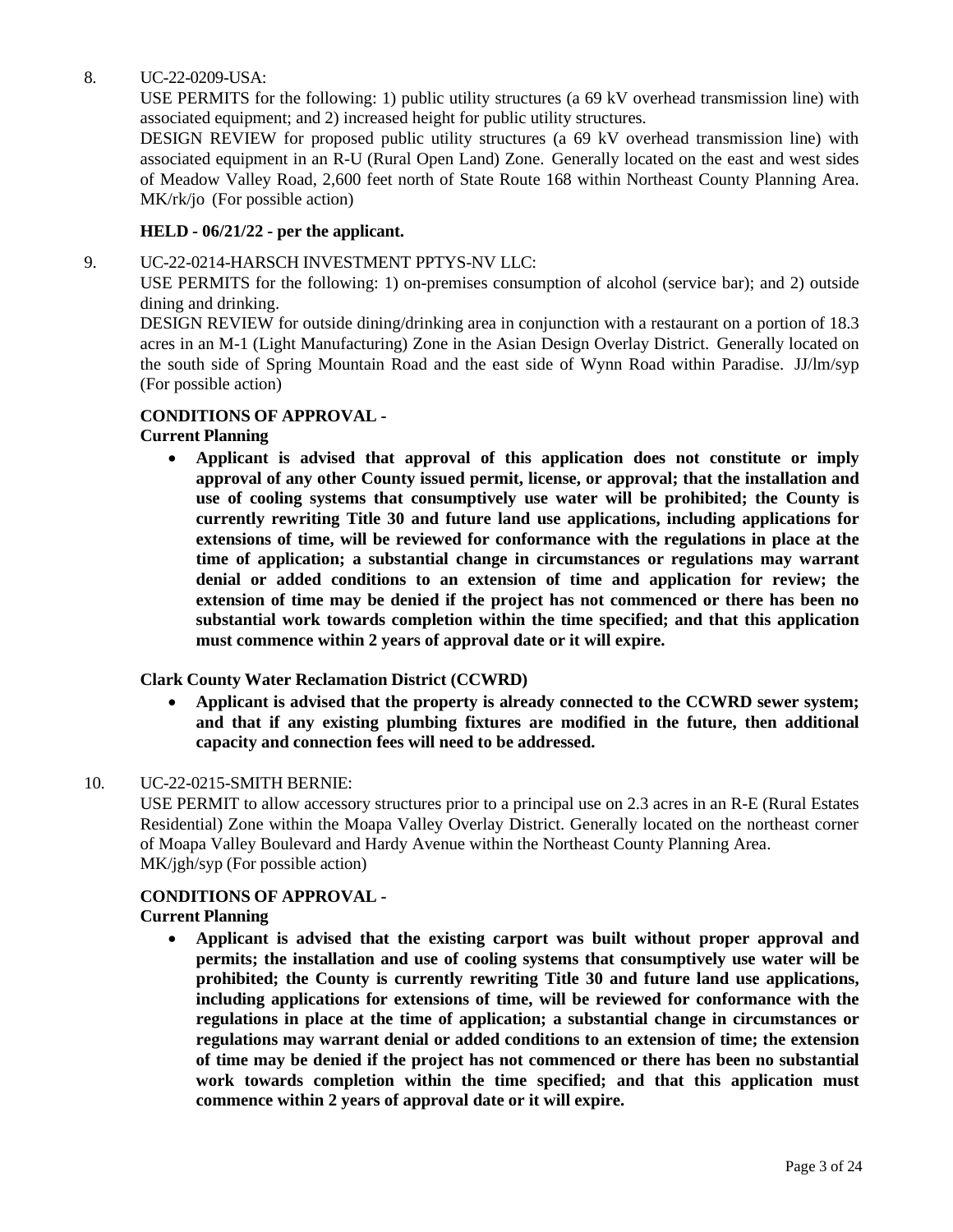#### 11. [UC-22-0221-9295](http://clark.legistar.com/gateway.aspx?m=l&id=/matter.aspx%3Fkey%3D8936) BROOKS LLC:

USE PERMIT for an 80 foot high [communication](http://clark.legistar.com/gateway.aspx?m=l&id=/matter.aspx%3Fkey%3D8936) tower.

WAIVERS OF [DEVELOPMENT](http://clark.legistar.com/gateway.aspx?m=l&id=/matter.aspx%3Fkey%3D8936) STANDARDS for the following: 1) reduced parking; and 2) reduced [parking lot landscaping.](http://clark.legistar.com/gateway.aspx?m=l&id=/matter.aspx%3Fkey%3D8936)

[DESIGN REVIEW for an 80 foot high communication tower in conjunction with an existing](http://clark.legistar.com/gateway.aspx?m=l&id=/matter.aspx%3Fkey%3D8936)  [recreational \(skating\) facility on 4.2 acres in the C-1 \(Local Business\) Zone and C-2 \(General](http://clark.legistar.com/gateway.aspx?m=l&id=/matter.aspx%3Fkey%3D8936)  [Commercial\) Zone in the CMA Design Overlay District. Generally located on the south side of](http://clark.legistar.com/gateway.aspx?m=l&id=/matter.aspx%3Fkey%3D8936)  Flamingo Road, [approximately](http://clark.legistar.com/gateway.aspx?m=l&id=/matter.aspx%3Fkey%3D8936) 800 feet east of Fort Apache Road within Spring Valley. JJ/nr/syp (For [possible action\)](http://clark.legistar.com/gateway.aspx?m=l&id=/matter.aspx%3Fkey%3D8936)

#### **CONDITIONS OF APPROVAL -**

#### **Current Planning**

• **Applicant is advised that the County is currently rewriting Title 30 and future land use applications, including applications for extensions of time, will be reviewed for conformance with the regulations in place at the time of application; that a bond (or other guarantee per Table 30.44) is required prior to the construction of the tower; that this approval also includes all future antennas proposed in conjunction with this tower, provided all future antennas are determined to not be visually obtrusive to this area; and that in order to construct this tower, building permits must be obtained for this tower prior to building permits being issued for any other communication tower within a radius of 600 feet otherwise additional land use applications may be required; a substantial change in circumstances or regulations may warrant denial or added conditions to an extension of time; the extension of time may be denied if the project has not commenced or there has been no substantial work towards completion within the time specified; and that this application must commence within 2 years of approval date or it will expire.**

#### 12. [UC-22-0226-CRAIG](http://clark.legistar.com/gateway.aspx?m=l&id=/matter.aspx%3Fkey%3D8937) & LAMB LLC:

[USE PERMITS for the following: 1\) allow alcohol sales, liquor -](http://clark.legistar.com/gateway.aspx?m=l&id=/matter.aspx%3Fkey%3D8937) packaged only; and 2) allow alcohol sales, beer, and wine - [packaged only in conjunction with a commercial and industrial complex on a](http://clark.legistar.com/gateway.aspx?m=l&id=/matter.aspx%3Fkey%3D8937)  portion of 7.0 acres in an M-D (Designed [Manufacturing\)](http://clark.legistar.com/gateway.aspx?m=l&id=/matter.aspx%3Fkey%3D8937) Zone. Generally located on the north side of [Craig Road, 398 feet east of Lamb Boulevard within Sunrise Manor.](http://clark.legistar.com/gateway.aspx?m=l&id=/matter.aspx%3Fkey%3D8937) MK/sd/syp (For possible action)

#### **CONDITIONS OF APPROVAL -**

**Current Planning**

• **Applicant is advised that approval of this application does not constitute or imply approval of any other County issued, permit, license, or approval; the installation and use of cooling systems that consumptively use water will be prohibited; the County is currently rewriting Title 30 and future land use applications, including applications for extensions of time, will be reviewed for conformance with the regulations in place at the time of application; a substantial change in circumstances or regulations may warrant denial or added conditions to an extension of time; the extension of time may be denied if the project has not commenced or there has been no substantial work towards completion within the time specified; and that this application must commence within 2 years of approval date or it will expire.**

**Clark County Water Reclamation District (CCWRD)**

• **Applicant is advised that the property is already connected to the CCWRD sewer system; and that if any existing plumbing fixtures are modified in the future, then additional capacity and connection fees will need to be addressed.**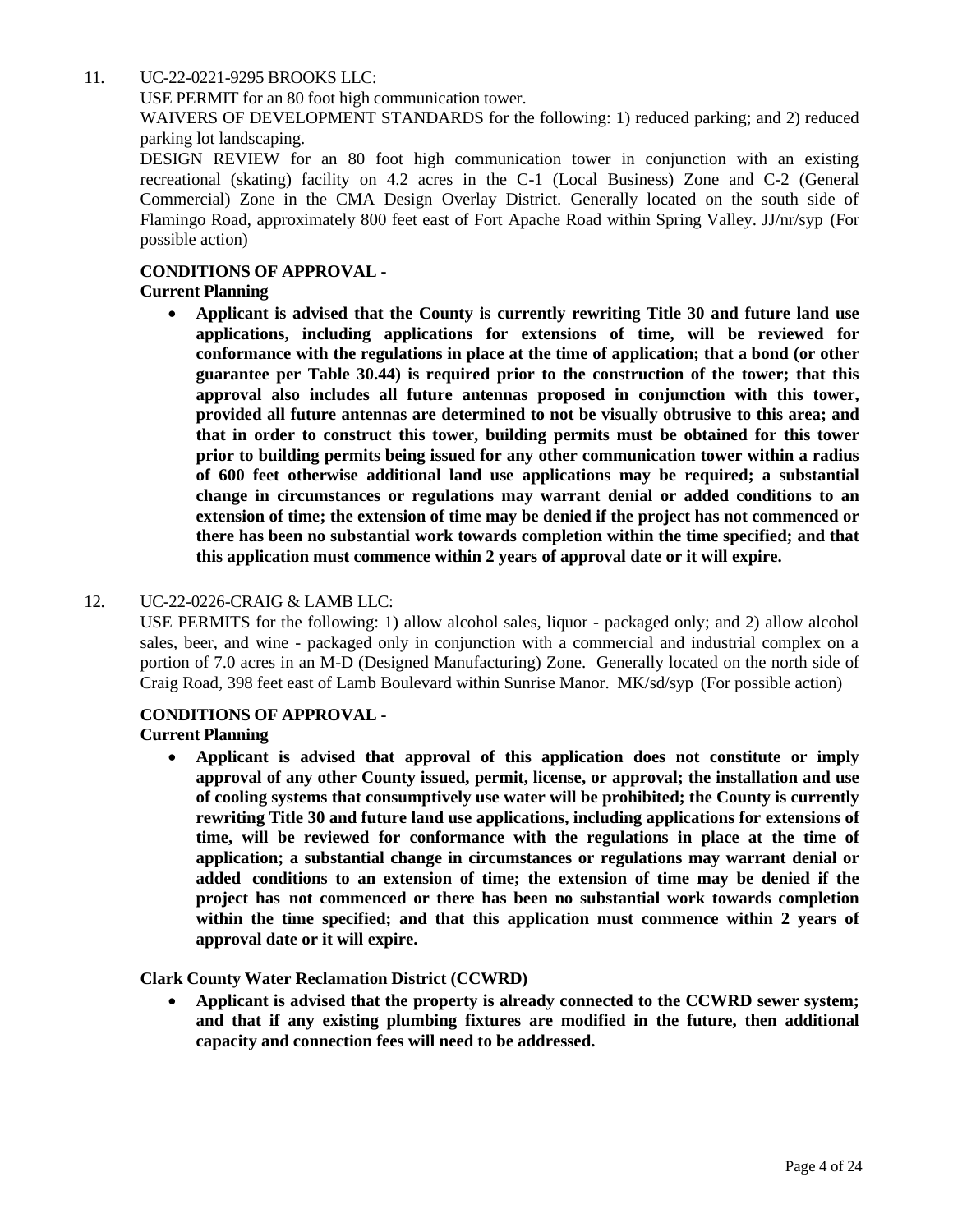#### 13. [UC-22-0230-DISCOVERY GATEWAY PARK](http://clark.legistar.com/gateway.aspx?m=l&id=/matter.aspx%3Fkey%3D8938) LLC:

USE PERMIT to [allow a vehicle maintenance \(window tinting\) facility within an existing](http://clark.legistar.com/gateway.aspx?m=l&id=/matter.aspx%3Fkey%3D8938)  [office/warehouse complex on a 0.2 acre portion of a 4.5 acre office/warehouse complex in an M-D](http://clark.legistar.com/gateway.aspx?m=l&id=/matter.aspx%3Fkey%3D8938)  (Designed [Manufacturing\)](http://clark.legistar.com/gateway.aspx?m=l&id=/matter.aspx%3Fkey%3D8938) Zone in the CMA Design Overlay District. Generally located on the north [side of Russell Road, 690 feet east of CC 215 within Spring](http://clark.legistar.com/gateway.aspx?m=l&id=/matter.aspx%3Fkey%3D8938) Valley. JJ/jgh/syp (For possible action)

#### **CONDITIONS OF APPROVAL -**

**Current Planning**

• **Applicant is advised that the County is currently rewriting Title 30 and future land use applications, including applications for extensions of time, will be reviewed for conformance with the regulations in place at the time of application; a substantial change in circumstances or regulations may warrant denial or added conditions to an extension of time; the extension of time may be denied if the project has not commenced or there has been no substantial work towards completion within the time specified; and that this application must commence within 2 years of approval date or it will expire.**

#### **Clark County Water Reclamation District (CCWRD)**

• **Applicant is advised that the property is already connected to the CCWRD sewer system; and that if any existing plumbing fixtures are modified in the future, then additional capacity and connection fees will need to be addressed.**

#### 14. [UC-22-0236-REAL](http://clark.legistar.com/gateway.aspx?m=l&id=/matter.aspx%3Fkey%3D8939) EQUITIES LLC:

USE [PERMIT for](http://clark.legistar.com/gateway.aspx?m=l&id=/matter.aspx%3Fkey%3D8939) a hookah lounge in conjunction with an existing shopping center on a portion of 28.7 [acres in an H-1 \(Limited Resort and Apartment\) Zone.](http://clark.legistar.com/gateway.aspx?m=l&id=/matter.aspx%3Fkey%3D8939) Generally located on the northwest corner of [Serene Avenue and Las Vegas Boulevard South within Enterprise.](http://clark.legistar.com/gateway.aspx?m=l&id=/matter.aspx%3Fkey%3D8939) MN/bb/syp (For possible action)

#### **CONDITIONS OF APPROVAL -**

**Current Planning**

• **Applicant is advised that approval of this application does not constitute or imply approval of any other County issued permits, licenses, or approvals; the County is currently rewriting Title 30 and future land use applications, including applications for extensions of time, will be reviewed for conformance with the regulations in place at the time of application; a substantial change in circumstances or regulations may warrant denial or added conditions to an extension of time; the extension of time may be denied if the project has not commenced or there has been no substantial work towards completion within the time specified; and that this application must commence within 2 years of approval date or it will expire.**

#### **Clark County Water Reclamation District (CCWRD)**

• **Applicant is advised that the property is already connected to the CCWRD sewer system; and that if any existing plumbing fixtures are modified in the future, then additional capacity and connection fees will need to be addressed.**

#### 15. [VS-22-0148-JONLUCK](http://clark.legistar.com/gateway.aspx?m=l&id=/matter.aspx%3Fkey%3D8940) INVESTMENT LIMITED:

[VACATE AND ABANDON a portion of a right-of-way being Fayle Street located between Sandy](http://clark.legistar.com/gateway.aspx?m=l&id=/matter.aspx%3Fkey%3D8940)  Valley Road and San Pedro Avenue within South [County \(description](http://clark.legistar.com/gateway.aspx?m=l&id=/matter.aspx%3Fkey%3D8940) on file). JJ/rk/jo (For possible [action\)](http://clark.legistar.com/gateway.aspx?m=l&id=/matter.aspx%3Fkey%3D8940)

#### **CONDITIONS OF APPROVAL -**

#### **Current Planning**

• **Satisfy utility companies' requirements.**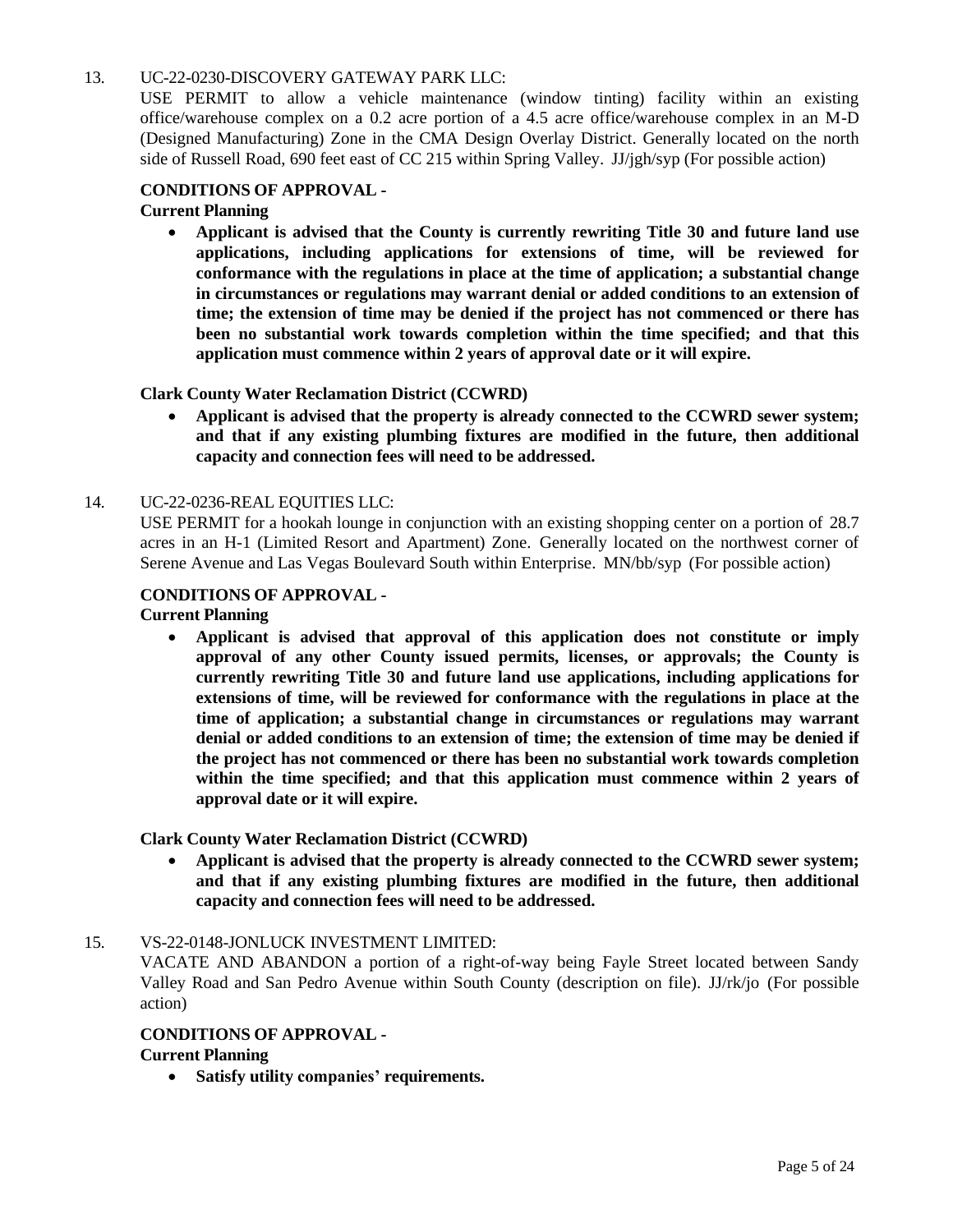• **Applicant is advised that the County is currently rewriting Title 30 and future land use applications, including applications for extensions of time, will be reviewed for conformance with the regulations in place at the time of application; a substantial change in circumstances or regulations may warrant denial or added conditions to an extension of time; the extension of time may be denied if the project has not commenced or there has been no substantial work towards completion within the time specified; and that the recording of the order of vacation in the Office of the County Recorder must be completed within 2 years of the approval date or the application will expire.**

#### **Public Works - Development Review**

- **Vacation to be recordable prior to building permit issuance or applicable map submittal;**
- **Revise legal description, if necessary, prior to recording.**

#### 16. [VS-22-0197-SIMMONS](http://clark.legistar.com/gateway.aspx?m=l&id=/matter.aspx%3Fkey%3D8975) COLTYN & MINDY:

VACATE AND [ABANDON](http://clark.legistar.com/gateway.aspx?m=l&id=/matter.aspx%3Fkey%3D8975) easements of interest to Clark County located between Lindell Road and [Mohawk Street, and between Oquendo Road and Quail Avenue \(alignment\) within Spring Valley](http://clark.legistar.com/gateway.aspx?m=l&id=/matter.aspx%3Fkey%3D8975)  (description on file). MN/lm/jo [\(For possible action\)](http://clark.legistar.com/gateway.aspx?m=l&id=/matter.aspx%3Fkey%3D8975)

#### **CONDITIONS OF APPROVAL -**

#### **Current Planning**

- **Satisfy utility companies' requirements.**
- **Applicant is advised that the County is currently rewriting Title 30 and future land use applications, including applications for extensions of time, will be reviewed for conformance with the regulations in place at the time of application; a substantial change in circumstances or regulations may warrant denial or added conditions to an extension of time; the extension of time may be denied if the project has not commenced or there has been no substantial work towards completion within the time specified; and that the recording of the order of vacation in the Office of the County Recorder must be completed within 2 years of the approval date or the application will expire.**

#### **Public Works - Development Review**

- **Vacation to be recordable prior to building permit issuance or applicable map submittal;**
- **Revise legal description, if necessary, prior to recording.**

#### 17. VS-22-0206-UNLV [RESEARCH FOUNDATION:](http://clark.legistar.com/gateway.aspx?m=l&id=/matter.aspx%3Fkey%3D8941)

VACATE AND [ABANDON](http://clark.legistar.com/gateway.aspx?m=l&id=/matter.aspx%3Fkey%3D8941) easements of interest to Clark County located between Post Road and [Briova Drive \(alignment\) and between Durango Drive and Jim Rogers Way within Spring Valley](http://clark.legistar.com/gateway.aspx?m=l&id=/matter.aspx%3Fkey%3D8941)  (description on file). [MN/jgh/jo \(For possible action\)](http://clark.legistar.com/gateway.aspx?m=l&id=/matter.aspx%3Fkey%3D8941)

#### **CONDITIONS OF APPROVAL -**

**Current Planning**

- **Satisfy utility companies' requirements.**
- **Applicant is advised that the County is currently rewriting Title 30 and future land use applications, including applications for extensions of time, will be reviewed for conformance with the regulations in place at the time of application; a substantial change in circumstances or regulations may warrant denial or added conditions to an extension of time; the extension of time may be denied if the project has not commenced or there has been no substantial work towards completion within the time specified; and that the recording of the order of vacation in the Office of the County Recorder must be completed within 2 years of the approval date or the application will expire.**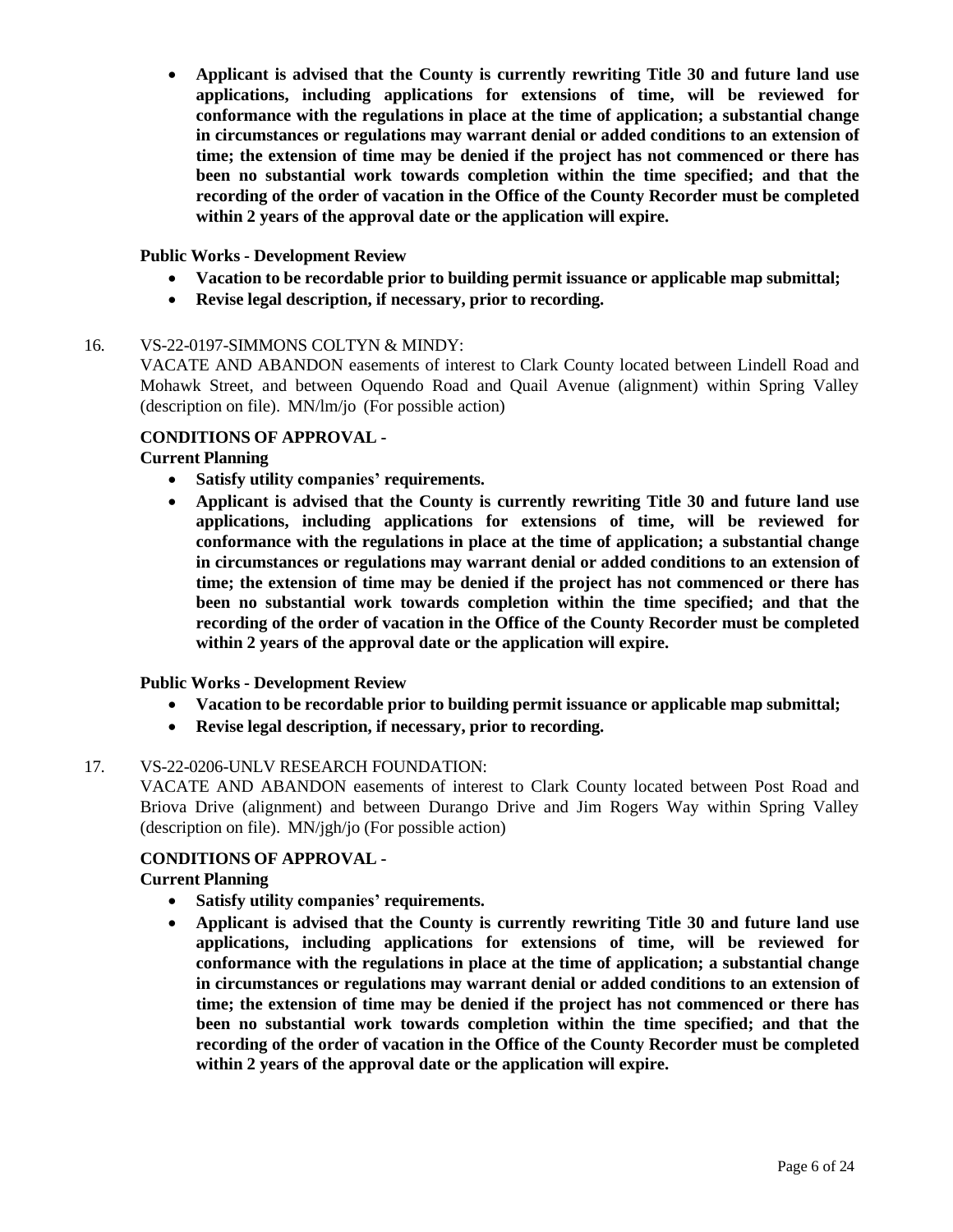#### **Public Works - Development Review**

- **Comply with approved drainage study PW21-16269, with the exception of the new drainage easement being privately owned and maintained instead of public, unless otherwise required by Public Works - Development Review;**
- **Vacation to be recordable prior to building permit issuance or applicable map submittal;**
- **Revise legal description, if necessary, prior to recording.**

#### 18. [VS-22-0210-ZSKSMAZ](http://clark.legistar.com/gateway.aspx?m=l&id=/matter.aspx%3Fkey%3D8942) TOWNSHIP FAMILY TRUST & MALIK UMER TRS, ET AL:

[VACATE AND ABANDON easements of interest to Clark County located between Silverado Ranch](http://clark.legistar.com/gateway.aspx?m=l&id=/matter.aspx%3Fkey%3D8942)  Boulevard and Landberg [Avenue \(alignment\),](http://clark.legistar.com/gateway.aspx?m=l&id=/matter.aspx%3Fkey%3D8942) and between Decatur Boulevard and Arville Street; and a [portion of a right-of-way being Silverado Ranch Boulevard located between Decatur Boulevard and](http://clark.legistar.com/gateway.aspx?m=l&id=/matter.aspx%3Fkey%3D8942)  [Arville Street within Enterprise \(description on file\).](http://clark.legistar.com/gateway.aspx?m=l&id=/matter.aspx%3Fkey%3D8942) JJ/gc/jo (For possible action)

#### **CONDITIONS OF APPROVAL -**

#### **Current Planning**

- **Satisfy utility companies' requirements.**
- **Applicant is advised that the County is currently rewriting Title 30 and future land use applications, including applications for extensions of time, will be reviewed for conformance with the regulations in place at the time of application; a substantial change in circumstances or regulations may warrant denial or added conditions to an extension of time; the extension of time may be denied if the project has not commenced or there has been no substantial work towards completion within the time specified; and that the recording of the order of vacation in the Office of the County Recorder must be completed within 2 years of the approval date or the application will expire.**

#### **Public Works - Development Review**

- **Right-of-way dedication to include 45 feet to the back of curb for Silverado Ranch Boulevard on APN 177-31-104-001;**
- **Vacation to be recordable prior to building permit issuance or applicable map submittal;**
- **Revise legal description, if necessary, prior to recording.**
- **Applicant is advised that the installation of detached sidewalks will require the recordation of this vacation of excess right-of-way together with a subdivision map granting necessary easements for utilities, pedestrian access, streetlights, and traffic control.**
- 19. [TM-22-500075-ZSKSMAZ TOWNSHIP FAMILY TRUST & MALIK UMER TRS, ET AL:](http://clark.legistar.com/gateway.aspx?m=l&id=/matter.aspx%3Fkey%3D8943)  [TENTATIVE MAP for a commercial subdivision on](http://clark.legistar.com/gateway.aspx?m=l&id=/matter.aspx%3Fkey%3D8943) 2.1 acres in a C-2 (General Commercial) Zone. Generally located on the south side of Silverado Ranch Boulevard, 320 feet west of Arville [Street within](http://clark.legistar.com/gateway.aspx?m=l&id=/matter.aspx%3Fkey%3D8943)  Enterprise. JJ/gc/jo [\(For possible action\)](http://clark.legistar.com/gateway.aspx?m=l&id=/matter.aspx%3Fkey%3D8943)

#### **CONDITIONS OF APPROVAL -**

#### **Current Planning**

- **Enter into a standard development agreement prior to any permits or subdivision mapping in order to provide fair-share contribution toward public infrastructure necessary to provide service because of the lack of necessary public services in the area.**
- **Applicant is advised that the County is currently rewriting Title 30 and future land use applications, including applications for extensions of time, will be reviewed for conformance with the regulations in place at the time of application; a substantial change in circumstances or regulations may warrant denial or added conditions to an extension of time; the extension of time may be denied if the project has not commenced or there has been no substantial work towards completion within the time specified; and that a final map for all, or a portion, of the property included under this application must be recorded within 4 years or it will expire.**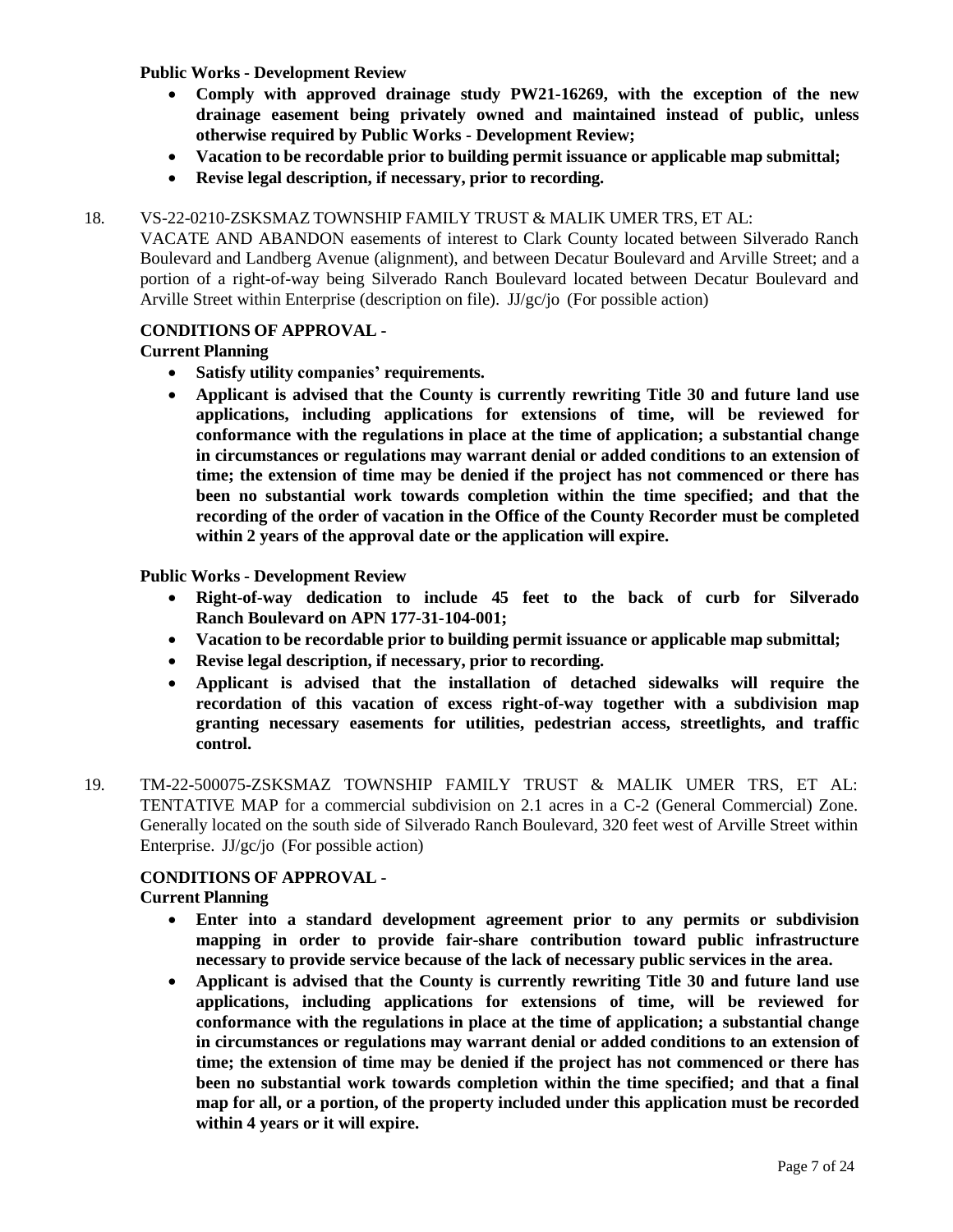**Public Works - Development Review**

- **Drainage study and compliance;**
- **Traffic study and compliance;**
- **Full off-site improvements;**
- **Right-of-way dedication to include 45 feet to the back of curb for Silverado Ranch Boulevard on APN 177-30-104-001;**
- **30 days to coordinate with Public Works - Design Division and to dedicate any necessary right-of-way and easements for the Silverado Ranch Detention Basin and the Silverado Ranch Boulevard improvement projects.**
- **Applicant is advised that the installation of detached sidewalks will require the recordation of this vacation of excess right-of-way together with a subdivision map granting necessary easements for utilities, pedestrian access, streetlights, and traffic control.**

#### **Clark County Water Reclamation District (CCWRD)**

• **Applicant is advised that a Point of Connection (POC) request has been completed for this project; to email [sewerlocation@cleanwaterteam.com](mailto:sewerlocation@cleanwaterteam.com) and reference POC Tracking #0201- 2020 to obtain your POC exhibit; and that flow contributions exceeding CCWRD estimates may require another POC analysis.**

#### 20. [VS-22-0217-A](http://clark.legistar.com/gateway.aspx?m=l&id=/matter.aspx%3Fkey%3D8944) GRADING COMPANY:

VACATE AND [ABANDON](http://clark.legistar.com/gateway.aspx?m=l&id=/matter.aspx%3Fkey%3D8944) easements of interest to Clark County located between Gomer Road and [the Union Pacific Railroad \(UPRR\), and between Redwood Street \(alignment\) and the UPRR within](http://clark.legistar.com/gateway.aspx?m=l&id=/matter.aspx%3Fkey%3D8944)  [Enterprise \(description on file\).](http://clark.legistar.com/gateway.aspx?m=l&id=/matter.aspx%3Fkey%3D8944) JJ/nr/jo (For possible action)

#### **CONDITIONS OF APPROVAL -**

#### **Current Planning**

- **Satisfy utility companies' requirements.**
- **Applicant is advised that the County is currently rewriting Title 30 and future land use applications, including applications for extensions of time, will be reviewed for conformance with the regulations in place at the time of application; a substantial change in circumstances or regulations may warrant denial or added conditions to an extension of time; the extension of time may be denied if the project has not commenced or there has been no substantial work towards completion within the time specified; and that the recording of the order of vacation in the Office of the County Recorder must be completed within 2 years of the approval date or the application will expire.**

**Public Works - Development Review**

- **Grant right-of-way necessary to accommodate a future 60 foot wide roadway along the northern property line or obtain a signed and notarized letter from an official with the Union Pacific Railroad indicating that an access easement with a minimum width of 30 feet, or a width approved by Clark County, will be sufficient;**
- **Right-of-way dedication to include 30 feet for Gomer Road and all of the off-set cul-de-sac as shown on the plan, unless the full 60 foot wide roadway is needed per the above condition, in which case the dedication requirement will be 30 feet for Gomer Road and the portion of the cul-de-sac adjacent to the eastern boundary of the site to allow the cul-de-sac dedication to be proportionally split between all properties;**
- **Vacation to be recordable prior to building permit issuance or applicable map submittal;**
- **Revise legal description, if necessary, prior to recording.**

#### **Fire Prevention Bureau**

• **Provide a Fire Apparatus Access Road in accordance with Section 503 of the International Fire Code and Clark County Code Title 13, 13.04.090 Fire Service Features.**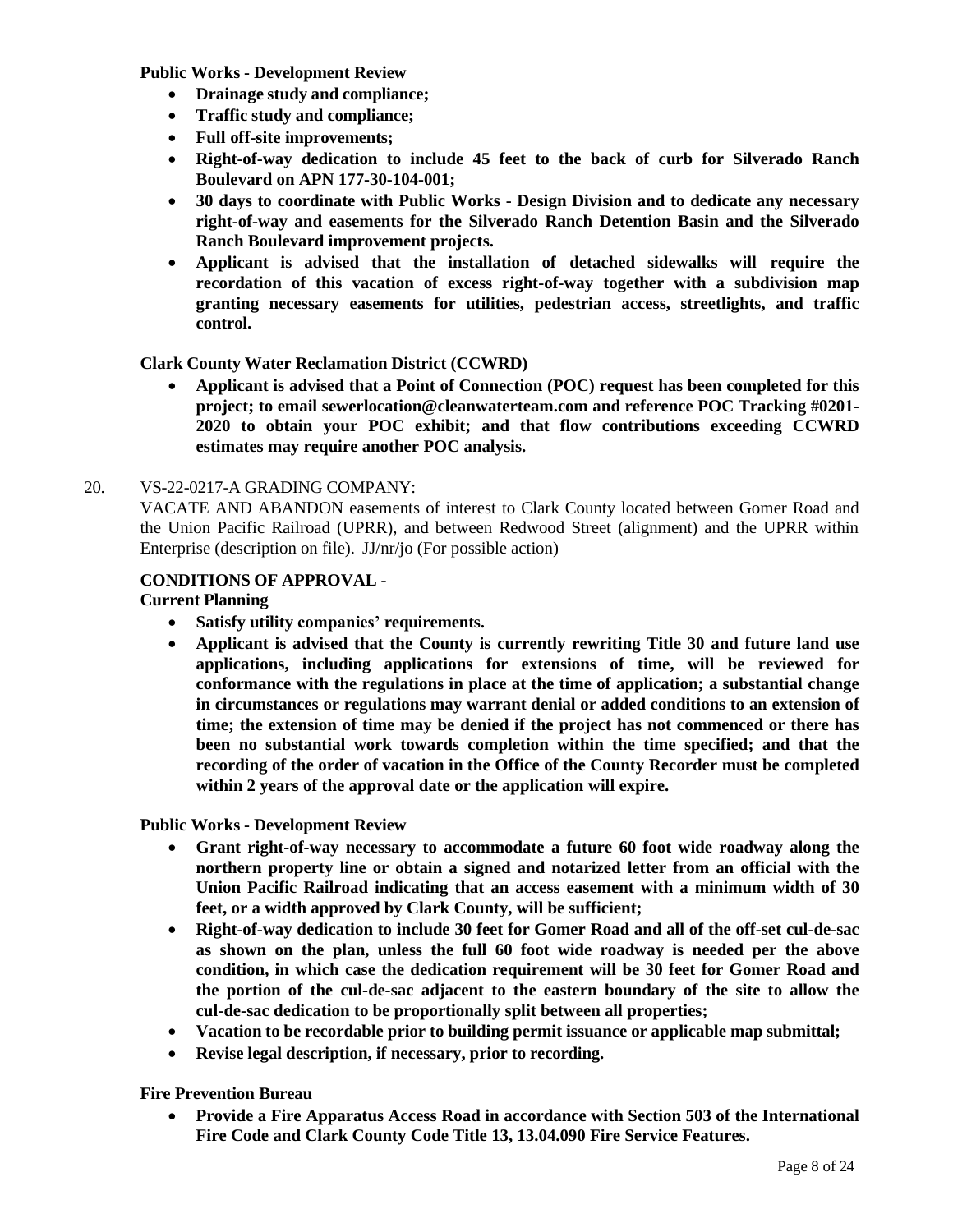• **Applicant is advised that fire/emergency access must comply with the Fire Code as amended; to submit plans for review and approval prior to installing any gates, speed humps (speed bumps not allowed), and any other fire apparatus access roadway obstructions; and that all streets or access lanes must be code compliant.**

#### 21. [WS-22-0216-A](http://clark.legistar.com/gateway.aspx?m=l&id=/matter.aspx%3Fkey%3D8945) GRADING COMPANY:

WAIVER OF [DEVELOPMENT](http://clark.legistar.com/gateway.aspx?m=l&id=/matter.aspx%3Fkey%3D8945) STANDARDS for off-site improvements.

DESIGN REVIEWS for the following: 1) alternative [landscaping;](http://clark.legistar.com/gateway.aspx?m=l&id=/matter.aspx%3Fkey%3D8945) and 2) an outside storage facility on 2.5 acres in an M-1 (Light [Manufacturing\)](http://clark.legistar.com/gateway.aspx?m=l&id=/matter.aspx%3Fkey%3D8945) Zone. Generally located on the south side of Gomer Road, [977 feet east of Redwood Street \(alignment\) within Enterprise. JJ/nr/jo](http://clark.legistar.com/gateway.aspx?m=l&id=/matter.aspx%3Fkey%3D8945) (For possible action)

#### **CONDITIONS OF APPROVAL -**

#### **Current Planning**

- **Certificate of Occupancy and/or business license shall not be issued without final zoning inspection.**
- **Applicant is advised that future development of the site may require a standard development agreement due to location within the PFNA area; the County is currently rewriting Title 30 and future land use applications, including applications for extensions of time, will be reviewed for conformance with the regulations in place at the time of application; a substantial change in circumstances or regulations may warrant denial or added conditions to an extension of time; the extension of time may be denied if the project has not commenced or there has been no substantial work towards completion within the time specified; and that this application must commence within 2 years of approval date or it will expire.**

#### **Public Works - Development Review**

- **Grant right-of-way necessary to accommodate a future 60 foot wide roadway along the northern property line or obtain a signed and notarized letter from an official with the Union Pacific Railroad indicating that an access easement with a minimum width of 30 feet, or a width approved by Clark County, will be sufficient;**
- **Right-of-way dedication to include 30 feet for Gomer Road and all of the off-set cul-de-sac as shown on the plan, unless the full 60 foot wide roadway is needed per the above condition, in which case the dedication requirement will be 30 feet for Gomer Road and the portion of the cul-de-sac adjacent to the eastern boundary of the site to allow the cul-de-sac dedication to be proportionally split between all properties;**
- **Execute a Restrictive Covenant Agreement (deed restrictions).**

#### **Fire Prevention Bureau**

- **Provide a Fire Apparatus Access Road in accordance with Section 503 of the International Fire Code and Clark County Code Title 13, 13.04.090 Fire Service Features.**
- **Applicant is advised that fire/emergency access must comply with the Fire Code as amended; to submit plans for review and approval prior to installing any gates, speed humps (speed bumps not allowed), and any other fire apparatus access roadway obstructions; and that all streets or access lanes must be code compliant.**

#### 22. [VS-22-0224-DIAMOND P](http://clark.legistar.com/gateway.aspx?m=l&id=/matter.aspx%3Fkey%3D8946) M LLC:

[VACATE AND ABANDON easements of interest to Clark County located between the Pecos-McLeod](http://clark.legistar.com/gateway.aspx?m=l&id=/matter.aspx%3Fkey%3D8946)  [Interconnect](http://clark.legistar.com/gateway.aspx?m=l&id=/matter.aspx%3Fkey%3D8946) and the Flamingo Wash Flood Control Channel, and between Desert Inn Road and Emerson [Avenue \(alignment\); and a portion of a right-of-way being a portion of the Pecos-McLeod Interconnect](http://clark.legistar.com/gateway.aspx?m=l&id=/matter.aspx%3Fkey%3D8946)  located between Desert Inn Road and Emerson [Avenue \(alignment\)](http://clark.legistar.com/gateway.aspx?m=l&id=/matter.aspx%3Fkey%3D8946) within Paradise (description on file). TS/rk/jo [\(For possible action\)](http://clark.legistar.com/gateway.aspx?m=l&id=/matter.aspx%3Fkey%3D8946)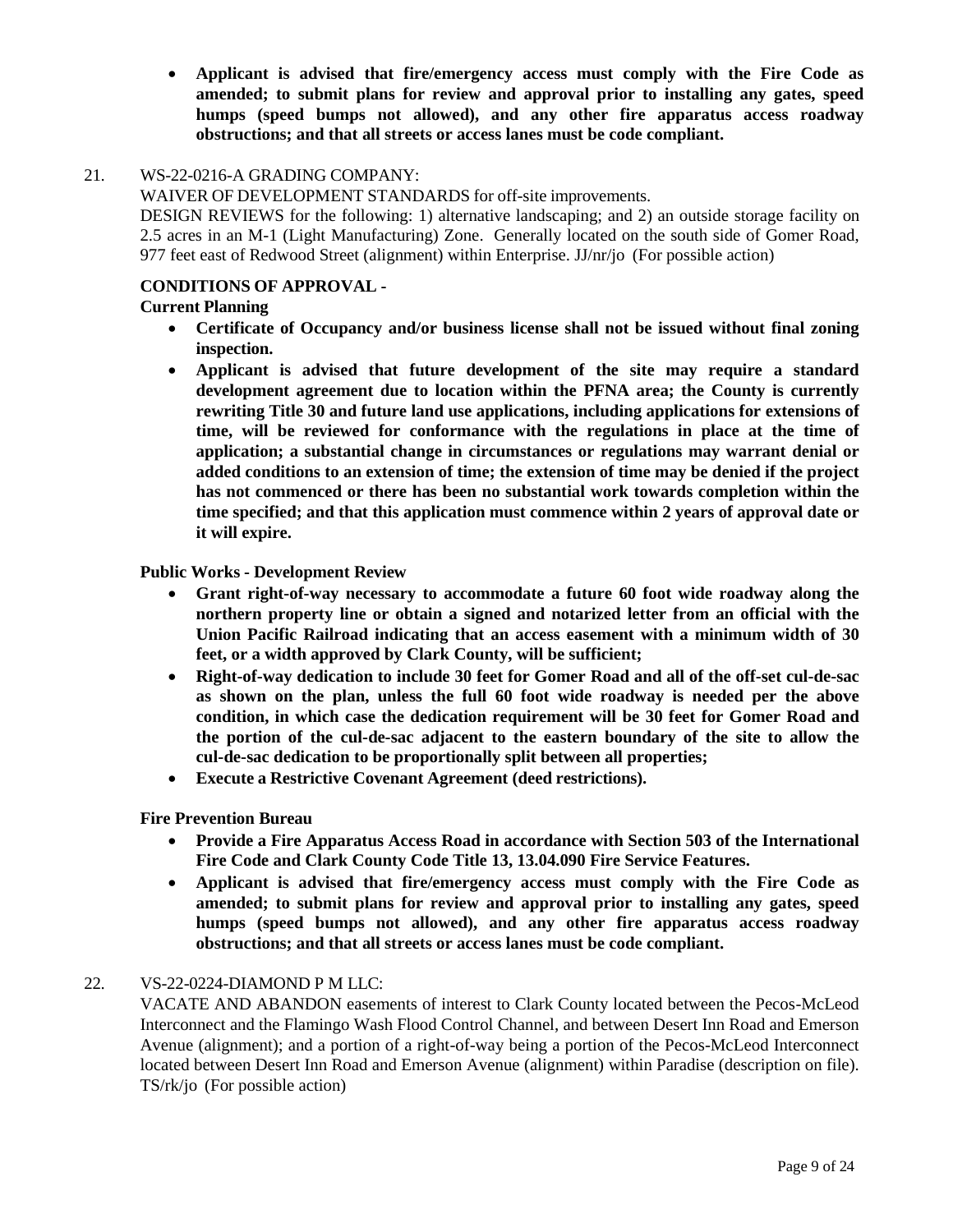#### **CONDITIONS OF APPROVAL -**

#### **Current Planning**

- **Satisfy utility companies' requirements.**
- **Applicant is advised that the County is currently rewriting Title 30 and future land use applications, including applications for extensions of time, will be reviewed for conformance with the regulations in place at the time of application; a substantial change in circumstances or regulations may warrant denial or added conditions to an extension of time; the extension of time may be denied if the project has not commenced or there has been no substantial work towards completion within the time specified; and that the recording of the order of vacation in the Office of the County Recorder must be completed within 2 years of the approval date or the application will expire.**

#### **Public Works - Development Review**

- **Vacation to be recordable prior to building permit issuance or applicable map submittal;**
- **Revise legal description, if necessary, prior to recording.**
- **Applicant is advised that the installation of detached sidewalks will require the recordation of this vacation of excess right-of-way together with a subdivision map granting necessary easements for utilities, pedestrian access, streetlights, and traffic control.**

#### 23. [VS-22-0239-MOSAIC](http://clark.legistar.com/gateway.aspx?m=l&id=/matter.aspx%3Fkey%3D8947) LAND 1 LLC:

[VACATE AND ABANDON easements of interest to Clark County located between Fort Apache Road](http://clark.legistar.com/gateway.aspx?m=l&id=/matter.aspx%3Fkey%3D8947)  and Chieftain Street (alignment), and between Meranto Avenue and Richmar [Avenue \(alignment\);](http://clark.legistar.com/gateway.aspx?m=l&id=/matter.aspx%3Fkey%3D8947) and a portion of [right-of-way](http://clark.legistar.com/gateway.aspx?m=l&id=/matter.aspx%3Fkey%3D8947) being Fort Apache Road located between Meranto Avenue and Richmar Avenue [\(alignment\) within Enterprise \(description on file\).](http://clark.legistar.com/gateway.aspx?m=l&id=/matter.aspx%3Fkey%3D8947) JJ/md/jo (For possible action)

#### **CONDITIONS OF APPROVAL -**

**Current Planning**

- **Satisfy utility companies' requirements.**
- **Applicant is advised that the County is currently rewriting Title 30 and future land use applications, including applications for extensions of time, will be reviewed for conformance with the regulations in place at the time of application; a substantial change in circumstances or regulations may warrant denial or added conditions to an extension of time; the extension of time may be denied if the project has not commenced or there has been no substantial work towards completion within the time specified; and that the recording of the order of vacation in the Office of the County Recorder must be completed within 2 years of the approval date or the application will expire.**

**Public Works - Development Review**

- **Right-of-way dedication to include 45 feet to the back of curb for Fort Apache Road and 30 feet for Meranto Avenue;**
- **Applicant shall apply for any BLM right-of-way grants that are needed for roadway or drainage purposes;**
- **Vacation to be recordable prior to building permit issuance or applicable map submittal;**
- **Revise legal description, if necessary, prior to recording.**
- **Applicant is advised that the installation of detached sidewalks will require the recordation of this vacation of excess right-of-way and granting necessary easements for utilities, pedestrian access, streetlights, and traffic control.**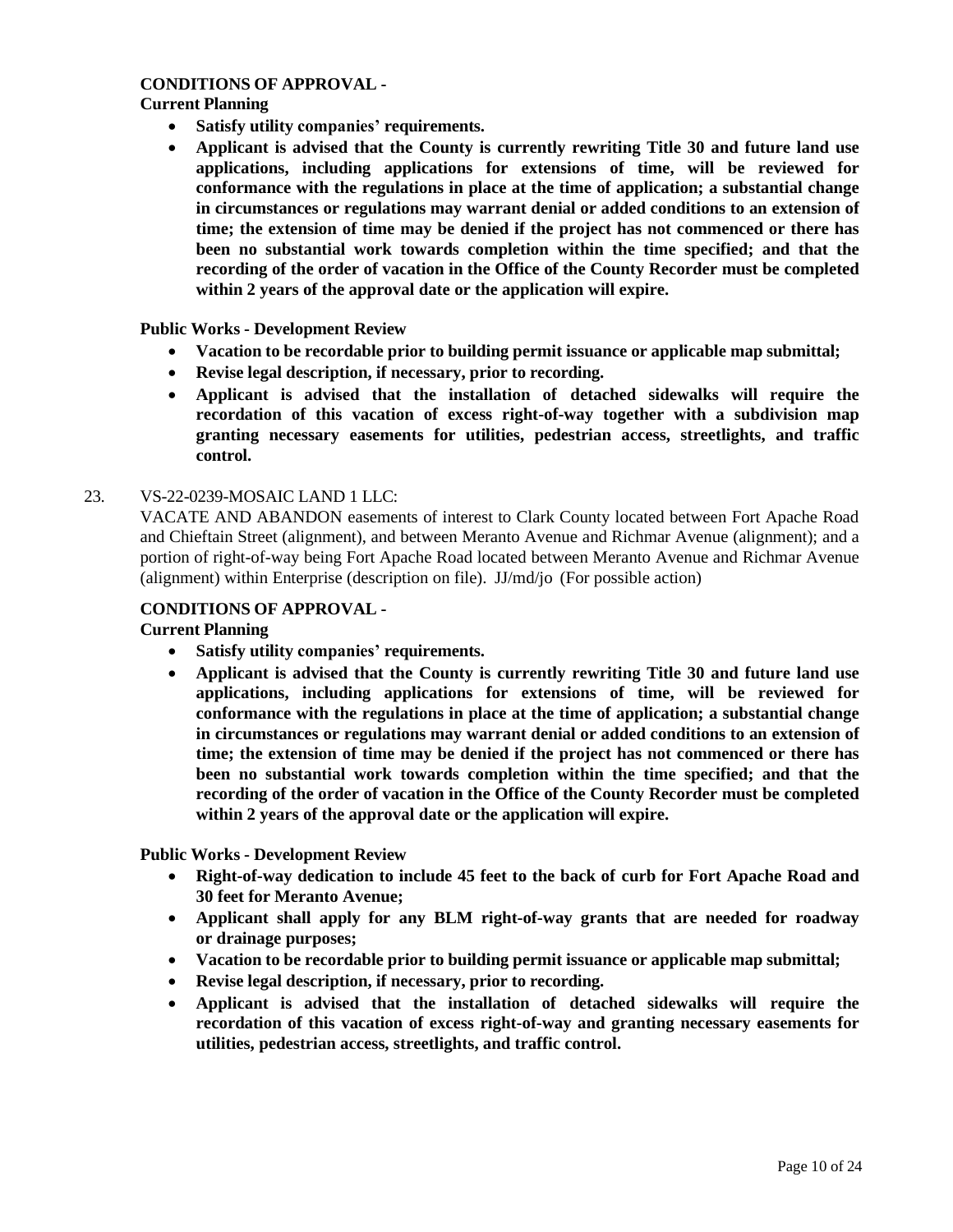#### 24. WC-22-400044 [\(UC-0932-05\)-WHIPPLE](http://clark.legistar.com/gateway.aspx?m=l&id=/matter.aspx%3Fkey%3D8948) SUSAN:

[WAIVER OF CONDITIONS for a use permit for a gravel pit and rock](http://clark.legistar.com/gateway.aspx?m=l&id=/matter.aspx%3Fkey%3D8948) crushing operation to have until July 21, 2022 to discontinue the use on 35.3 acres in an R-U [\(Rural Open](http://clark.legistar.com/gateway.aspx?m=l&id=/matter.aspx%3Fkey%3D8948) Land) Zone within the Moapa [Valley Design Overlay District. Generally located on the south side of Bowman Road \(alignment\) and](http://clark.legistar.com/gateway.aspx?m=l&id=/matter.aspx%3Fkey%3D8948)  [the west side of Mallard Street \(alignment\), 0.5 miles west of Moapa Valley Boulevard within Moapa](http://clark.legistar.com/gateway.aspx?m=l&id=/matter.aspx%3Fkey%3D8948)  Valley. MK/al/syp [\(For possible action\)](http://clark.legistar.com/gateway.aspx?m=l&id=/matter.aspx%3Fkey%3D8948)

#### **CONDITIONS OF APPROVAL -**

#### **Current Planning**

- **Until July 21, 2032 to discontinue the use or submit an extension of time application as a public hearing to extend the time limit.**
- **Applicant is advised that the County is currently rewriting Title 30 and future land use applications, including applications for extensions of time, will be reviewed for conformance with the regulations in place at the time of application; a substantial change in circumstances or regulations may warrant denial or added conditions to an extension of time; and that the extension of time may be denied if the project has not commenced or there has been no substantial work towards completion within the time specified.**

#### 25. [WS-22-0188-MENDOZA](http://clark.legistar.com/gateway.aspx?m=l&id=/matter.aspx%3Fkey%3D8949) JOSEPH AURELIO:

WAIVER OF [DEVELOPMENT](http://clark.legistar.com/gateway.aspx?m=l&id=/matter.aspx%3Fkey%3D8949) STANDARDS to reduce the setback of an existing accessory structure [in conjunction with an existing single family residence on 0.1 acres in an R-1 \(Single Family](http://clark.legistar.com/gateway.aspx?m=l&id=/matter.aspx%3Fkey%3D8949)  Residential) Zone. [Generally located on the east side of Ada Drive, 55 feet north of Arvada Way](http://clark.legistar.com/gateway.aspx?m=l&id=/matter.aspx%3Fkey%3D8949)  [\(alignment\) within Whitney.](http://clark.legistar.com/gateway.aspx?m=l&id=/matter.aspx%3Fkey%3D8949) JG/jor/syp (For possible action)

#### **CONDITIONS OF APPROVAL -**

#### **Current Planning**

- **6 months to complete the building permit and inspection process with any extension of time to be a public hearing;**
- **Add exterior wood siding to match existing residence;**
- **Certificate of Occupancy and/or business license shall not be issued without final zoning inspection.**
- **Applicant is advised that approval of this application does not constitute or imply approval of any other County issued permit, license or approval; the County is currently rewriting Title 30 and future land use applications, including applications for extensions of time, will be reviewed for conformance with the regulations in place at the time of application; a substantial change in circumstances or regulations may warrant denial or added conditions to an extension of time; and that the extension of time may be denied if the project has not commenced or there has been no substantial work towards completion within the time specified.**

#### 26. [WS-22-0199-FLUET](http://clark.legistar.com/gateway.aspx?m=l&id=/matter.aspx%3Fkey%3D8950) ROBERT:

WAIVERS OF [DEVELOPMENT STANDARDS](http://clark.legistar.com/gateway.aspx?m=l&id=/matter.aspx%3Fkey%3D8950) for the following: 1) reduced setbacks; and 2) reduced building separation in [conjunction](http://clark.legistar.com/gateway.aspx?m=l&id=/matter.aspx%3Fkey%3D8950) with an existing single family residence on 0.2 acres in an R-1 (Single Family Residential) Zone. [Generally located on the west side of Horizon Street, 85 feet north of](http://clark.legistar.com/gateway.aspx?m=l&id=/matter.aspx%3Fkey%3D8950)  [Wingrove Avenue, and 415 feet south of Desert Inn Road within Paradise.](http://clark.legistar.com/gateway.aspx?m=l&id=/matter.aspx%3Fkey%3D8950) TS/jor/syp (For possible [action\)](http://clark.legistar.com/gateway.aspx?m=l&id=/matter.aspx%3Fkey%3D8950)

#### **CONDITIONS OF APPROVAL -**

#### **Current Planning**

- **1 year to complete the building permit and inspection process with any extension of time to be a public hearing;**
- **Accessory building height not to exceed 1 story.**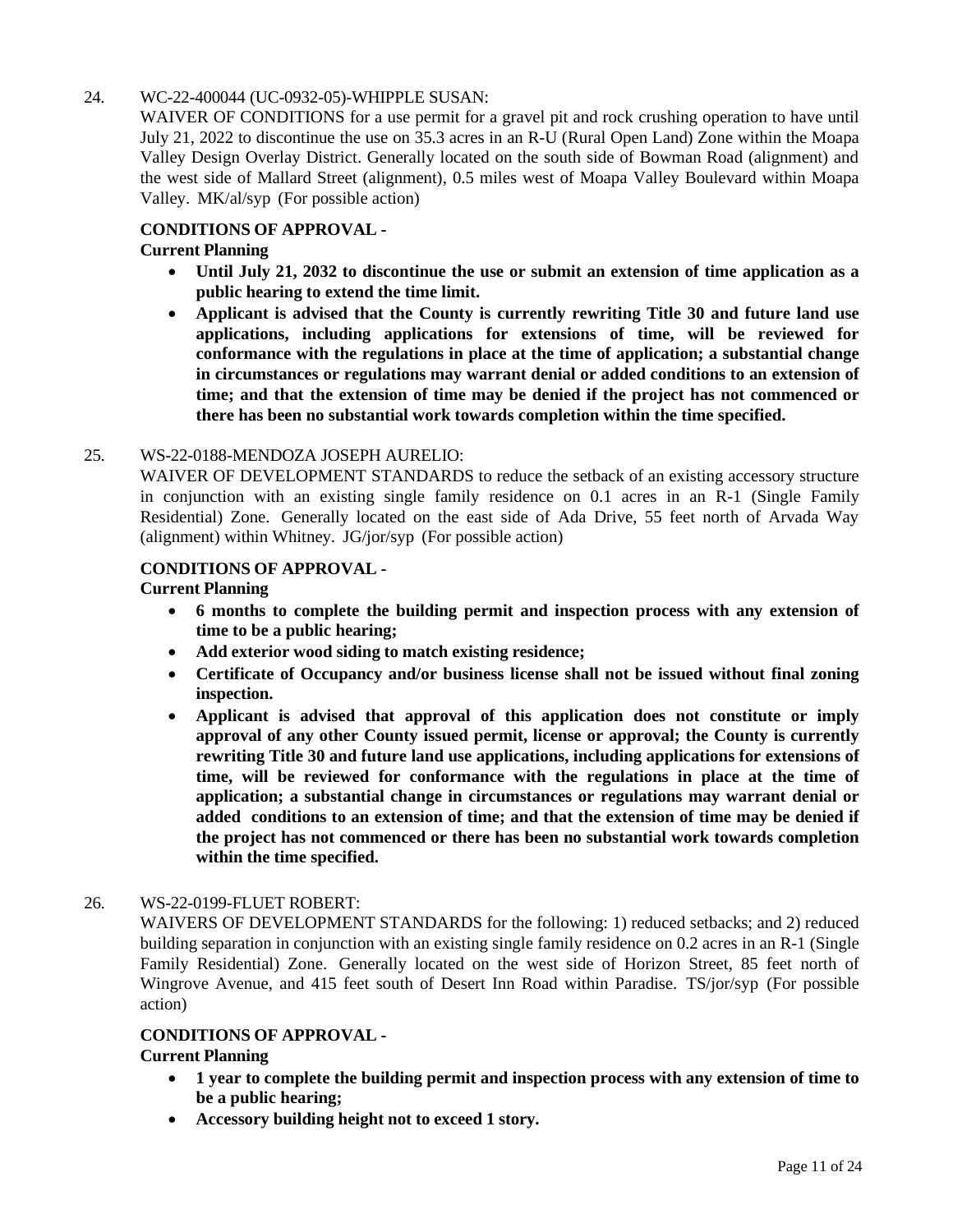• **Applicant is advised that approval of this application does not constitute or imply approval of any other County issued permit, license or approval; the County is currently rewriting Title 30 and future land use applications, including applications for extensions of time, will be reviewed for conformance with the regulations in place at the time of application; a substantial change in circumstances or regulations may warrant denial or added conditions to an extension of time; and that the extension of time may be denied if the project has not commenced or there has been no substantial work towards completion within the time specified.**

#### 27. [WS-22-0211-5330](http://clark.legistar.com/gateway.aspx?m=l&id=/matter.aspx%3Fkey%3D8951) DURANGO LLC:

WAIVERS OF [DEVELOPMENT](http://clark.legistar.com/gateway.aspx?m=l&id=/matter.aspx%3Fkey%3D8951) STANDARDS for the following: 1) setbacks; 2) wall height; and 3) [cross access.](http://clark.legistar.com/gateway.aspx?m=l&id=/matter.aspx%3Fkey%3D8951)

DESIGN REVIEW for site [modifications](http://clark.legistar.com/gateway.aspx?m=l&id=/matter.aspx%3Fkey%3D8951) for an existing office complex on 8.5 acres in a C-P (Office [and Professional\) Zone in the CMA Design Overlay District.](http://clark.legistar.com/gateway.aspx?m=l&id=/matter.aspx%3Fkey%3D8951) Generally located on the east side of Durango Drive and the south side of Hacienda Avenue within Spring Valley. [MN/nr/jo](http://clark.legistar.com/gateway.aspx?m=l&id=/matter.aspx%3Fkey%3D8951) (For possible [action\)](http://clark.legistar.com/gateway.aspx?m=l&id=/matter.aspx%3Fkey%3D8951)

#### **CONDITIONS OF APPROVAL -**

#### **Current Planning**

- **Certificate of Occupancy and/or business license shall not be issued without final zoning inspection.**
- **Applicant is advised that the installation and use of cooling systems that consumptively use water will be prohibited; the County is currently rewriting Title 30 and future land use applications, including applications for extensions of time, will be reviewed for conformance with the regulations in place at the time of application; a substantial change in circumstances or regulations may warrant denial or added conditions to an extension of time; the extension of time may be denied if the project has not commenced or there has been no substantial work towards completion within the time specified; and that this application must commence within 2 years of approval date or it will expire.**

#### **Public Works - Development Review**

• **Hatched areas near the access gates shall be replaced with landscape planters.**

**Fire Prevention Bureau**

• **Applicant is advised to submit plans for review and approval prior to installing any gates, speed humps (speed bumps not allowed), and any other fire apparatus access roadway obstructions.**

#### 28. WS-22-0212-TOP [GUN IRREVOCABLE](http://clark.legistar.com/gateway.aspx?m=l&id=/matter.aspx%3Fkey%3D8952) BUSINESS TRUST:

WAIVER OF [DEVELOPMENT](http://clark.legistar.com/gateway.aspx?m=l&id=/matter.aspx%3Fkey%3D8952) STANDARDS for reduced driveway throat depth.

[DESIGN REVIEW for a proposed mini-warehouse facility on 3.0 acres in a C-2 \(General Commercial\)](http://clark.legistar.com/gateway.aspx?m=l&id=/matter.aspx%3Fkey%3D8952)  Zone. Generally located on the northeast corner of Nellis [Boulevard](http://clark.legistar.com/gateway.aspx?m=l&id=/matter.aspx%3Fkey%3D8952) and Monroe Avenue within Sunrise Manor. TS/jor/jo [\(For possible action\)](http://clark.legistar.com/gateway.aspx?m=l&id=/matter.aspx%3Fkey%3D8952)

### **CONDITIONS OF APPROVAL -**

#### **Current Planning**

• **Certificate of Occupancy and/or business license shall not be issued without final zoning inspection.**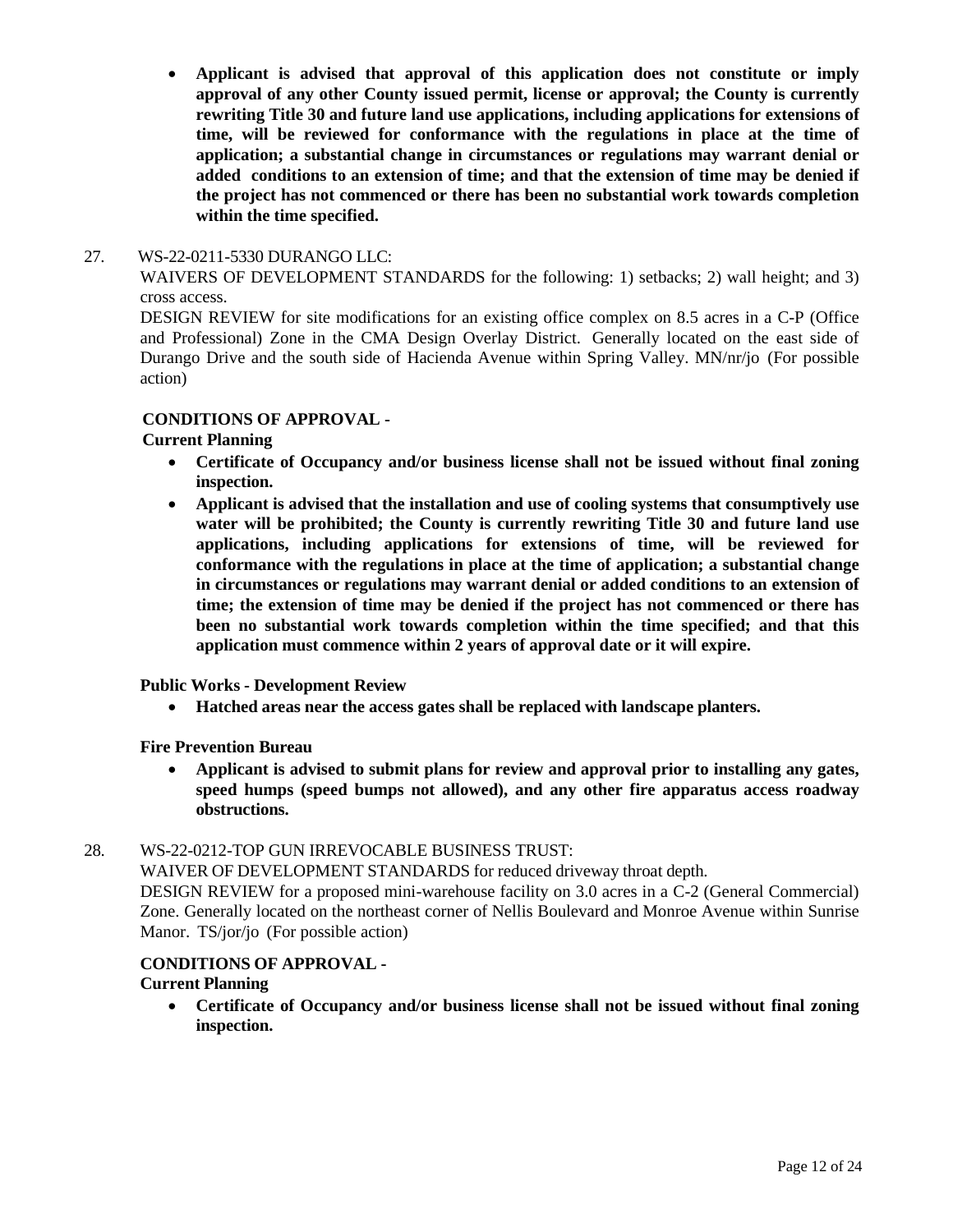• **Applicant is advised that the installation and use of cooling systems that consumptively use water will be prohibited; the County is currently rewriting Title 30 and future land use applications, including applications for extensions of time, will be reviewed for conformance with the regulations in place at the time of application; a substantial change in circumstances or regulations may warrant denial or added conditions to an extension of time; the extension of time may be denied if the project has not commenced or there has been no substantial work towards completion within the time specified; and that this application must commence within 2 years of approval date or it will expire.**

**Public Works - Development Review**

- **Drainage study and compliance;**
- **Traffic study and compliance;**
- **Full off-site improvements.**
- **Applicant is advised that Nevada Department of Transportation (NDOT) permits may be required.**

**Fire Prevention Bureau**

• **Applicant is advised to submit plans for review and approval prior to installing any gates, speed humps (speed bumps not allowed), and any other fire apparatus access roadway obstructions.**

**Clark County Water Reclamation District (CCWRD)**

• **Applicant is advised that a Point of Connection (POC) request has been completed for this project; to email [sewerlocation@cleanwaterteam.com](mailto:sewerlocation@cleanwaterteam.com) and reference POC Tracking #0157- 2022 to obtain your POC exhibit; and that flow contributions exceeding CCWRD estimates may require another POC analysis.**

#### 29. [NZC-22-0090-BELTWAY DEWEY,](http://clark.legistar.com/gateway.aspx?m=l&id=/matter.aspx%3Fkey%3D8953) LLC:

AMENDED [HOLDOVER](http://clark.legistar.com/gateway.aspx?m=l&id=/matter.aspx%3Fkey%3D8953) ZONE CHANGE to reclassify 10.3 acres from an R-E (Rural Estates [Residential\) Zone and an R-2 \(Medium Density Residential\) Zone to an R-4 \(Multiple Family](http://clark.legistar.com/gateway.aspx?m=l&id=/matter.aspx%3Fkey%3D8953)  Residential - [High Density\) Zone \(previously notified as R-5 \(Apartment Residential\) Zone\).](http://clark.legistar.com/gateway.aspx?m=l&id=/matter.aspx%3Fkey%3D8953)

WAIVERS OF [DEVELOPMENT](http://clark.legistar.com/gateway.aspx?m=l&id=/matter.aspx%3Fkey%3D8953) STANDARDS for the following: 1) increase building height; 2) [reduce landscaping; and 3\) alternative driveway](http://clark.legistar.com/gateway.aspx?m=l&id=/matter.aspx%3Fkey%3D8953) geometrics.

DESIGN REVIEWS for the following: 1) multiple family residential [development;](http://clark.legistar.com/gateway.aspx?m=l&id=/matter.aspx%3Fkey%3D8953) and 2) finished grade [in the CMA Design Overlay District. Generally located on the south side of Hacienda Avenue, the west](http://clark.legistar.com/gateway.aspx?m=l&id=/matter.aspx%3Fkey%3D8953)  [side of Jerry Tarkanian Way, and the north side of Diablo Drive within Spring Valley \(description on](http://clark.legistar.com/gateway.aspx?m=l&id=/matter.aspx%3Fkey%3D8953)  file). JJ/jt/jo [\(For possible action\)](http://clark.legistar.com/gateway.aspx?m=l&id=/matter.aspx%3Fkey%3D8953)

#### **CONDITIONS OF APPROVAL - FORWARDED TO THE 06/08/22 BCC MEETING. Current Planning**

- **Resolution of Intent to complete in 3 years;**
- **Certificate of Occupancy and/or business license shall not be issued without final zoning inspection.**
- **Applicant is advised that the County is currently rewriting Title 30 and future land use applications, including applications for extensions of time, will be reviewed for conformance with the regulations in place at the time of application; a new application for a nonconforming zone boundary amendment may be required in the event the building program and/or conditions of the subject application are proposed to be modified in the future; a substantial change in circumstances or regulations may warrant denial or added conditions to an extension of time; and that the extension of time may be denied if the project has not commenced or there has been no substantial work towards completion within the time specified.**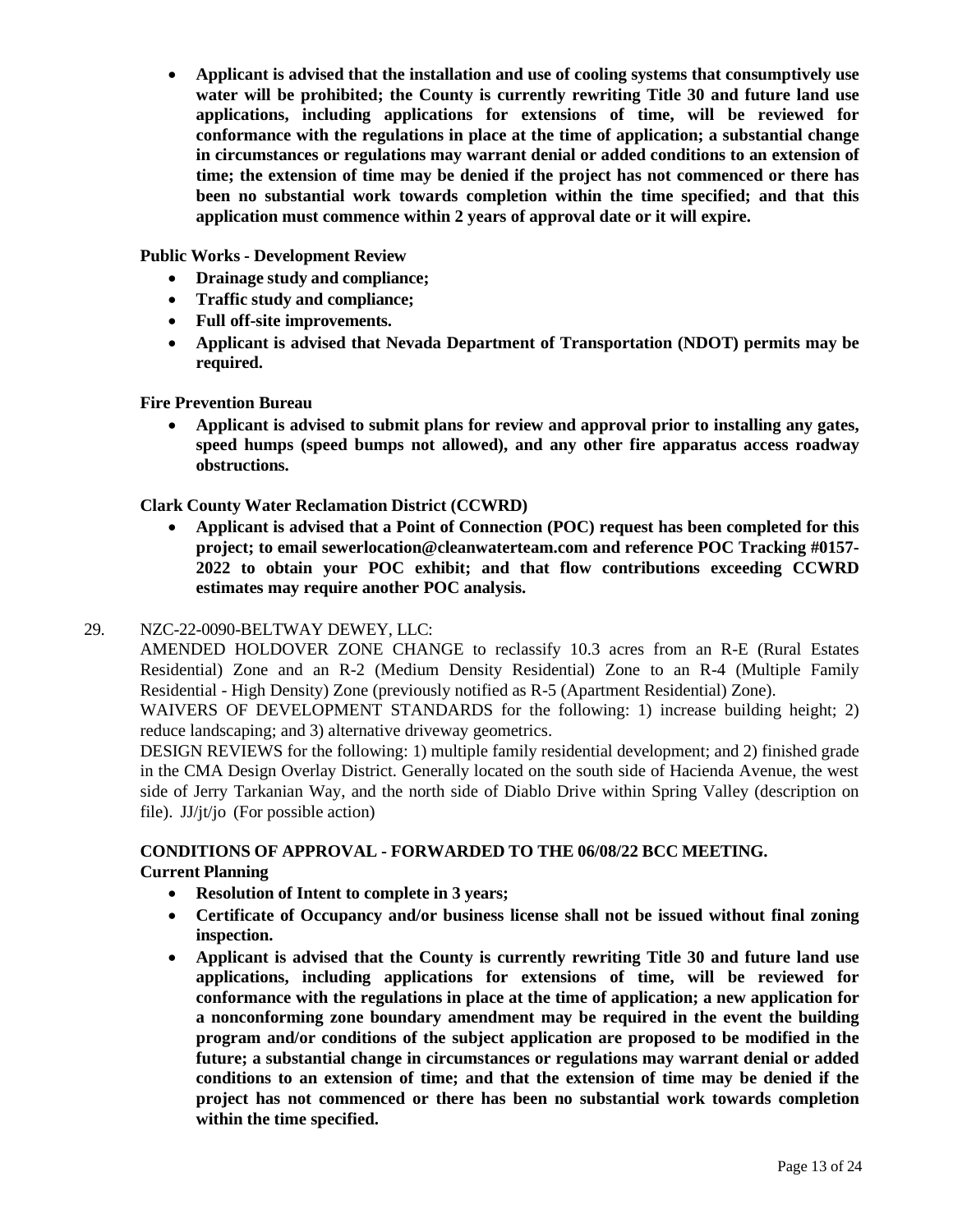**Public Works - Development Review**

- **Drainage study and compliance;**
- **Drainage study must demonstrate that the proposed grade elevation differences outside that allowed by Section 30.32.040(a)(9) are needed to mitigate drainage through the site;**
- **Traffic study and compliance;**
- **Full off-site improvements;**
- **Coordinate with Public Works - Director's Office for the Beltway Frontage Road Phase 1 improvement project;**
- **Dedicate any right-of-way and easements necessary for the Beltway Frontage Road Phase 1 improvement project;**
- **30 days to submit a Separate Document to the Map Team for the required right-of-way dedications and any corresponding easements for the Beltway Frontage Road Phase 1 improvement project;**
- **90 days to record required right-of-way dedications and any corresponding easements for the Beltway Frontage Road Phase 1 improvement project;**
- **Vacate any unnecessary easements.**
- **Applicant is advised that approval of this application will not prevent Public Works from requiring an alternate design to meet Clark County Code, Title 30, or previous land use approvals; and that the installation of detached sidewalks will require dedication to back of curb and granting necessary easements for utilities, pedestrian access, streetlights, and traffic control.**

**Department of Aviation**

• **Compliance with most recent recorded airport-related deed restrictions for APN 163-29- 301-013.**

**Fire Prevention Bureau**

• **Applicant is advised to submit plans for review and approval prior to installing any gates, speed humps (speed bumps not allowed), and any other fire apparatus access roadway obstructions.**

**Clark County Water Reclamation District (CCWRD)**

- **Applicant is advised that a Point of Connection (POC) request has been completed for this project; to email [sewerlocation@cleanwaterteam.com](mailto:sewerlocation@cleanwaterteam.com) and reference POC Tracking #0384- 2021 to obtain your POC exhibit; and that flow contributions exceeding CCWRD estimates may require another POC analysis.**
- 30. CP-22-900356: [Authorize the Chair to sign a resolution amending the Clark County Master Plan](http://clark.legistar.com/gateway.aspx?m=l&id=/matter.aspx%3Fkey%3D8954)  [\(Northeast Las](http://clark.legistar.com/gateway.aspx?m=l&id=/matter.aspx%3Fkey%3D8954) Vegas Valley Transportation Map) and direct staff accordingly. (For possible action)

#### **AUTHORIZED.**

**NON-ROUTINE ACTION ITEMS (31 - 49):** These items will be considered separately. Items 36 through 39 and items 44 through 46 will be forwarded to the Board of County Commissioners' meeting for final action.

31. ET-22-400048 [\(UC-0671-13\)-ROMAN](http://clark.legistar.com/gateway.aspx?m=l&id=/matter.aspx%3Fkey%3D8955) CATHOLIC BISHOP OF LAS VEGAS:

USE PERMIT FOURTH [EXTENSION](http://clark.legistar.com/gateway.aspx?m=l&id=/matter.aspx%3Fkey%3D8955) OF TIME for temporary modular buildings in conjunction with [an approved place of worship.](http://clark.legistar.com/gateway.aspx?m=l&id=/matter.aspx%3Fkey%3D8955)

[DESIGN REVIEW for modular buildings on 4.7 acres in a P-F \(Public Facility\) P-C \(Planned](http://clark.legistar.com/gateway.aspx?m=l&id=/matter.aspx%3Fkey%3D8955)  Community Overlay District) Zone in Summerlin South Master Planned [Community.](http://clark.legistar.com/gateway.aspx?m=l&id=/matter.aspx%3Fkey%3D8955) Generally located on the [southeast corner](http://clark.legistar.com/gateway.aspx?m=l&id=/matter.aspx%3Fkey%3D8955) of Russell Road and Mesa Park Drive within Summerlin South. JJ/jgh/syp (For [possible action\)](http://clark.legistar.com/gateway.aspx?m=l&id=/matter.aspx%3Fkey%3D8955)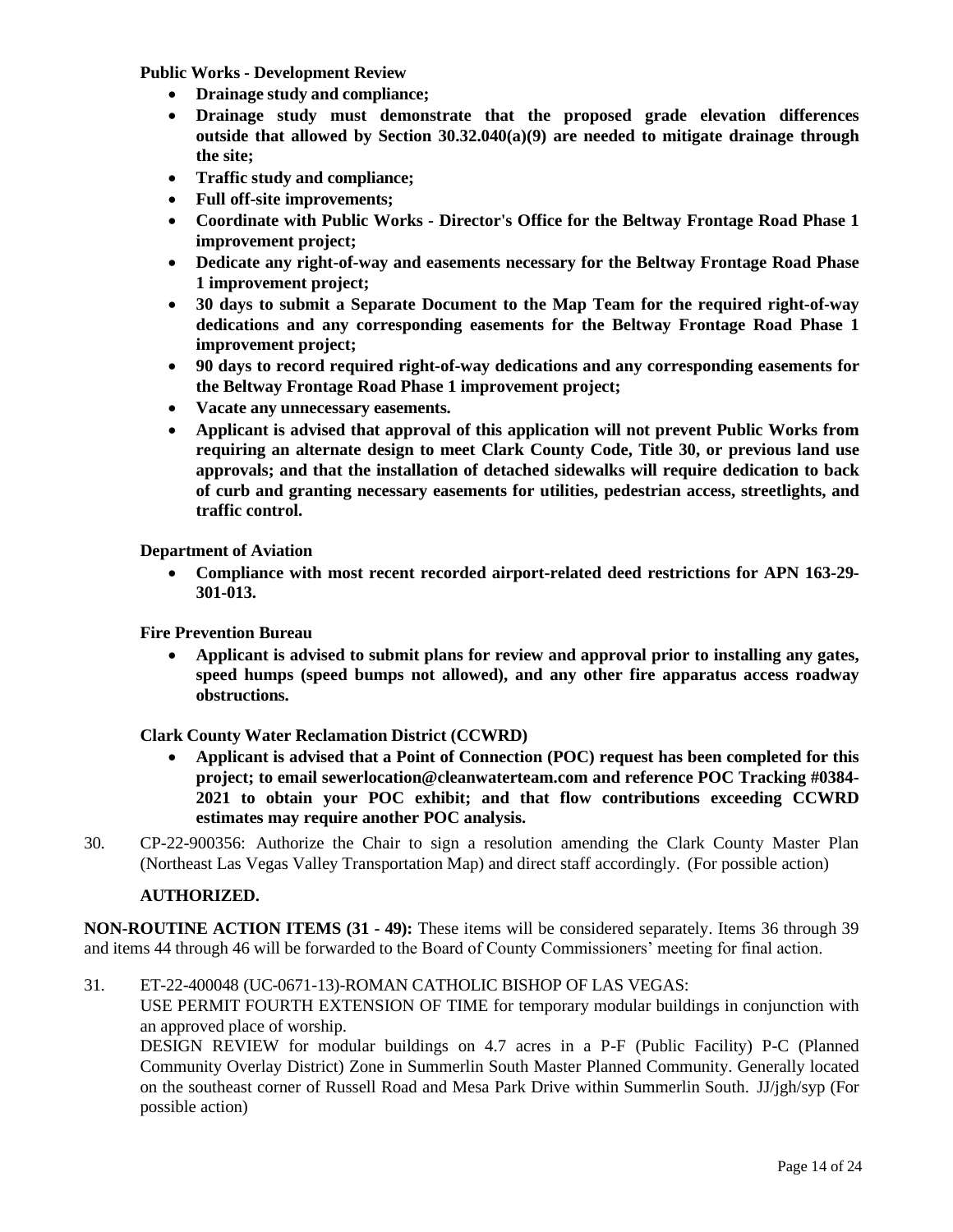#### **CONDITIONS OF APPROVAL -**

#### **Current Planning**

- **Until February 5, 2027 to complete construction of the parish hall and remove the modular buildings.**
- **Applicant is advised that the County is currently rewriting Title 30 and future land use applications, including applications for extensions of time, will be reviewed for conformance with the regulations in place at the time of application; a substantial change in circumstances or regulations may warrant denial or added conditions to an extension of time; and that the extension of time may be denied if the project has not commenced or there has been no substantial work towards completion within the time specified.**

#### **Public Works - Development Review**

• **Compliance with previous conditions.**

#### 32. [UC-22-0205-TYEB](http://clark.legistar.com/gateway.aspx?m=l&id=/matter.aspx%3Fkey%3D8956) LLC:

USE [PERMITS](http://clark.legistar.com/gateway.aspx?m=l&id=/matter.aspx%3Fkey%3D8956) for the following: 1) supper club; and 2) hookah lounge.

WAIVER OF DEVELOPMENT STANDARDS to reduce parking in conjunction with an existing [industrial complex on 2.5 acres in a M-1 \(Light Manufacturing\) Zone. Generally located on the](http://clark.legistar.com/gateway.aspx?m=l&id=/matter.aspx%3Fkey%3D8956)  northwest corner of Sammy Davis Jr. Drive and Mel Torme Way within Paradise. [TS/jvm/syp](http://clark.legistar.com/gateway.aspx?m=l&id=/matter.aspx%3Fkey%3D8956) (For [possible action\)](http://clark.legistar.com/gateway.aspx?m=l&id=/matter.aspx%3Fkey%3D8956)

#### **HELD - 06/21/22 - per the applicant.**

33. [WS-22-0078-DESTINY HOMES,](http://clark.legistar.com/gateway.aspx?m=l&id=/matter.aspx%3Fkey%3D8957) LLC:

[HOLDOVER WAIVER OF DEVELOPMENT STANDARDS to allow an alternative security gate](http://clark.legistar.com/gateway.aspx?m=l&id=/matter.aspx%3Fkey%3D8957)  [geometrics different than required by Uniform Standard Drawing 222.1 in conjunction with a single](http://clark.legistar.com/gateway.aspx?m=l&id=/matter.aspx%3Fkey%3D8957)  family [subdivision](http://clark.legistar.com/gateway.aspx?m=l&id=/matter.aspx%3Fkey%3D8957) on 2.5 acres in an R-E (RNP-I) Zone. Generally located on the southeast corner of [Craig Road and Bonita Vista Street within Lone Mountain.](http://clark.legistar.com/gateway.aspx?m=l&id=/matter.aspx%3Fkey%3D8957) RM/jvm/jo (For possible action)

#### **WITHDRAWN.**

34. [WS-22-0186-SOBB](http://clark.legistar.com/gateway.aspx?m=l&id=/matter.aspx%3Fkey%3D8958) INDUSTRIAL LLC:

WAIVERS OF [DEVELOPMENT](http://clark.legistar.com/gateway.aspx?m=l&id=/matter.aspx%3Fkey%3D8958) STANDARDS for the following: 1) reduce parking; 2) landscaping; [3\)](http://clark.legistar.com/gateway.aspx?m=l&id=/matter.aspx%3Fkey%3D8958) on-site loading; and 4) driveway [geometrics.](http://clark.legistar.com/gateway.aspx?m=l&id=/matter.aspx%3Fkey%3D8958)

DESIGN REVIEW for an [office/warehouse](http://clark.legistar.com/gateway.aspx?m=l&id=/matter.aspx%3Fkey%3D8958) on 1.3 acres in an M-1(Light Manufacturing) (AE-65) Zone. [Generally located on the south side of Sobb Avenue, 1,015 feet west of Hinson Street within Paradise.](http://clark.legistar.com/gateway.aspx?m=l&id=/matter.aspx%3Fkey%3D8958) [MN/nr/jo](http://clark.legistar.com/gateway.aspx?m=l&id=/matter.aspx%3Fkey%3D8958) (For possible action)

#### **HELD - 07/19/22 - per the applicant.**

#### 35. [WS-22-0194-D](http://clark.legistar.com/gateway.aspx?m=l&id=/matter.aspx%3Fkey%3D8959) R HORTON INC:

WAIVER OF [DEVELOPMENT](http://clark.legistar.com/gateway.aspx?m=l&id=/matter.aspx%3Fkey%3D8959) STANDARDS for reduced setbacks in conjunction with a single family [residential development on 22.5 acres in an RUD \(Residential Urban Density\) Zone. Generally located](http://clark.legistar.com/gateway.aspx?m=l&id=/matter.aspx%3Fkey%3D8959)  [on the west side of Dean Martin Drive and the south side of Frias Avenue within Enterprise.](http://clark.legistar.com/gateway.aspx?m=l&id=/matter.aspx%3Fkey%3D8959) JJ/nr/syp [\(For possible action\)](http://clark.legistar.com/gateway.aspx?m=l&id=/matter.aspx%3Fkey%3D8959)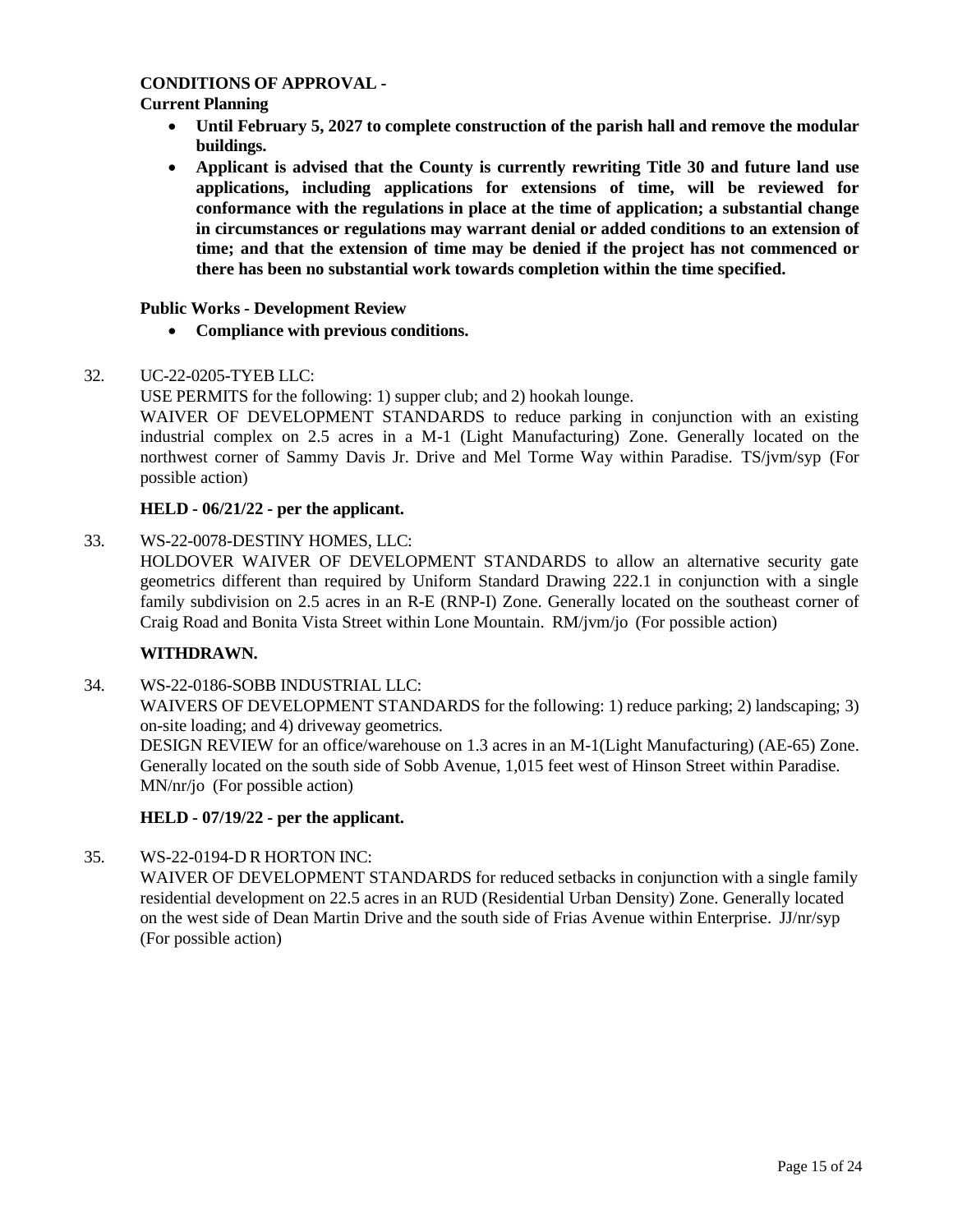#### **CONDITIONS OF APPROVAL -**

#### **Current Planning**

• **Applicant is advised that the County is currently rewriting Title 30 and future land use applications, including applications for extensions of time, will be reviewed for conformance with the regulations in place at the time of application; a substantial change in circumstances or regulations may warrant denial or added conditions to an extension of time and application for review; the extension of time may be denied if the project has not commenced or there has been no substantial work towards completion within the time specified; and that this application must commence within 2 years of approval date or it will expire.**

**Fire Prevention Bureau**

- **All proposed single family residential submittals will comply with code requirements for residential streets;**
- **Per 503.2.1.1 (Parallel Parking Permitted on Both Sides) where parallel parking is permitted on both sides of the fire apparatus access road, the minimum clear width of the fire apparatus road shall be 36 feet (10,972 mm), measuring 37 feet (11,277 mm) from back-of-curb to back-of-curb for L curbs, 38 feet (11,852 mm) from back-of-curb to back-of-curb for R curbs, and 39 feet (11,887 mm) from back-of-curb to back-of-curb for roll curbs;**
- **The prohibition of parallel parking on both sides for the purpose of narrowing the roadway width is not permitted for fire apparatus roads serving 1 and 2 family dwellings;**
- **Homes on undersized stub streets will require fire sprinklers.**

#### **Clark County Water Reclamation District (CCWRD)**

• **Applicant is advised that a Point of Connection (POC) request has been completed for this project; to email [sewerlocation@cleanwaterteam.com](mailto:sewerlocation@cleanwaterteam.com) and reference POC Tracking #0462- 2020 to obtain your POC exhibit; and that flow contributions exceeding CCWRD estimates may require another POC analysis.**

#### 36. NZC-22-0060-CHURCH ROMAN [CATHOLIC LAS VEGAS:](http://clark.legistar.com/gateway.aspx?m=l&id=/matter.aspx%3Fkey%3D8960)

ZONE CHANGES for the following: 1) reclassify 3.9 acres from an R-1 (Single Family [Residential\)](http://clark.legistar.com/gateway.aspx?m=l&id=/matter.aspx%3Fkey%3D8960)  Zone and a U-V (Urban Village - [Mixed Use\) Zone to an R-4 \(Multiple Family Residential -](http://clark.legistar.com/gateway.aspx?m=l&id=/matter.aspx%3Fkey%3D8960) High [Density\) Zone; and 2\) reclassify 1.4 acres from a U-V \(Urban Village -](http://clark.legistar.com/gateway.aspx?m=l&id=/matter.aspx%3Fkey%3D8960) Mixed Use) Zone to a C-2 [\(General Commercial\) Zone.](http://clark.legistar.com/gateway.aspx?m=l&id=/matter.aspx%3Fkey%3D8960)

USE PERMITS for the following: 1) reduce the setback for a [convenience](http://clark.legistar.com/gateway.aspx?m=l&id=/matter.aspx%3Fkey%3D8960) store from a residential use; [and 2\) reduce the setback for a gasoline station from a residential use.](http://clark.legistar.com/gateway.aspx?m=l&id=/matter.aspx%3Fkey%3D8960)

WAIVERS OF [DEVELOPMENT](http://clark.legistar.com/gateway.aspx?m=l&id=/matter.aspx%3Fkey%3D8960) STANDARDS for the following: 1) increase building height; 2) [eliminate landscaping; and 3\) alternative driveway geometrics.](http://clark.legistar.com/gateway.aspx?m=l&id=/matter.aspx%3Fkey%3D8960)

DESIGN REVIEWS for the following: 1) multiple family residential [development;](http://clark.legistar.com/gateway.aspx?m=l&id=/matter.aspx%3Fkey%3D8960) 2) convenience store with gasoline station; 3) alternative parking [lot landscaping; and 4\) finished grade. Generally](http://clark.legistar.com/gateway.aspx?m=l&id=/matter.aspx%3Fkey%3D8960) located on [the west side of Eastern Avenue, the south side of Rochelle Avenue, and the east side of Channel 10](http://clark.legistar.com/gateway.aspx?m=l&id=/matter.aspx%3Fkey%3D8960)  [Drive within Paradise \(description on file\).](http://clark.legistar.com/gateway.aspx?m=l&id=/matter.aspx%3Fkey%3D8960) TS/jt/jo (For possible action)

#### **CONDITIONS OF APPROVAL - FORWARDED TO THE 06/22/22 BCC MEETING. Current Planning**

- **Resolution of Intent to complete in 3 years;**
- **Record cross-access agreement with APN 162-23-604-009;**
- **Certificate of Occupancy and/or business license shall not be issued without final zoning inspection.**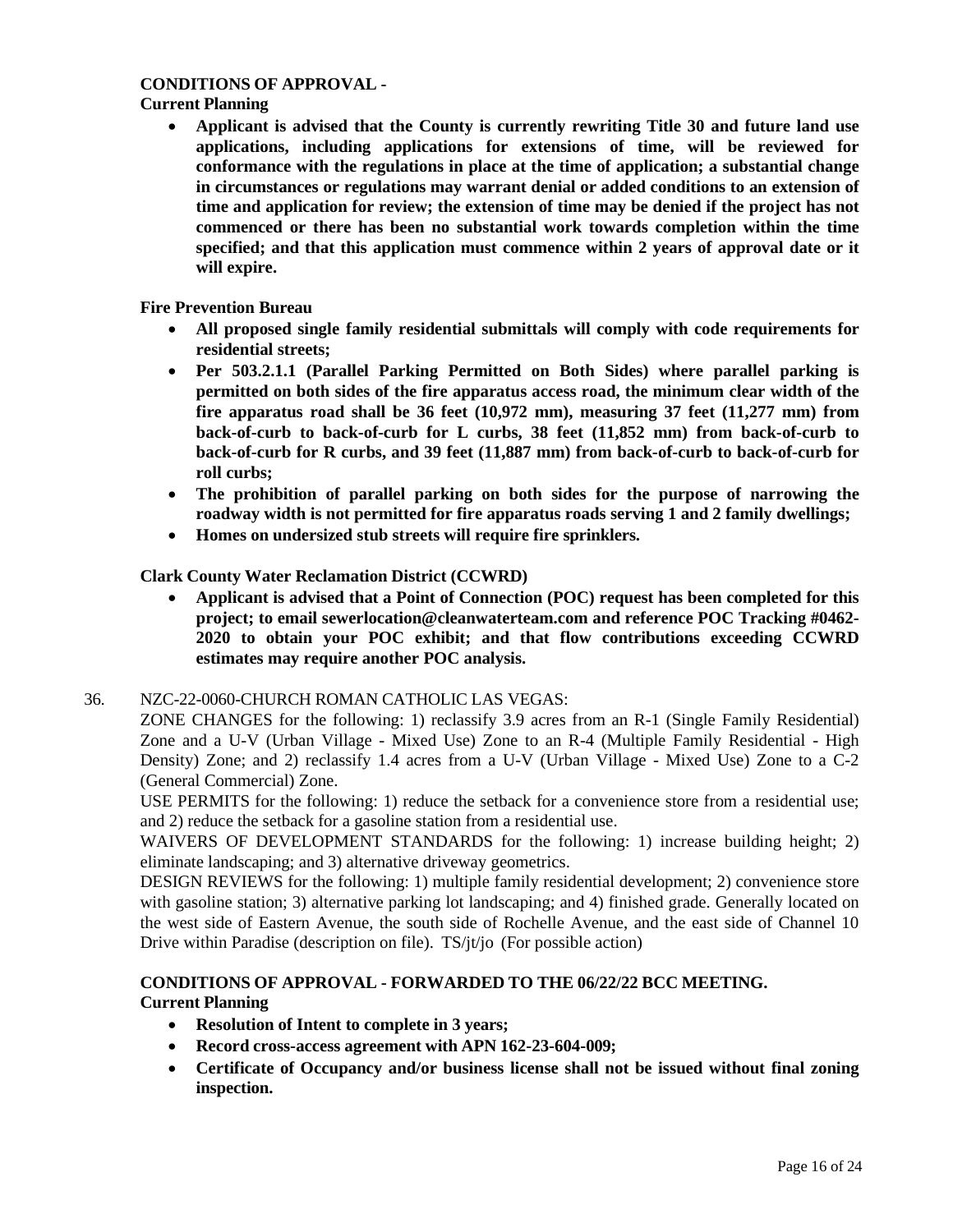• **Applicant is advised that the installation and use of cooling systems that consumptively use water will be prohibited; the County is currently rewriting Title 30 and future land use applications, including applications for extensions of time, will be reviewed for conformance with the regulations in place at the time of application; a new application for a nonconforming zone boundary amendment may be required in the event the building program and/or conditions of the subject application are proposed to be modified in the future; a substantial change in circumstances or regulations may warrant denial or added conditions to an extension of time; and the extension of time may be denied if the project has not commenced or there has been no substantial work towards completion within the time specified.**

**Public Works - Development Review**

- **Drainage study and compliance;**
- **Drainage study must demonstrate that the proposed grade elevation differences outside that allowed by Section 30.32.040(a)(9) are needed to mitigate drainage through the site;**
- **Traffic study and compliance;**
- **Reconstruct unused driveways with full off-site improvements;**
- **Install "No Parking" signs on all street frontages;**
- Extend the median on Eastern Avenue south to a point that is 50 feet south of the point of **curve on the south side of the driveway, or as otherwise required by Public Works - Development Review.**
- **Applicant is advised that off-site improvement permits may be required; that driveways must be located in areas where there will be no conflicts with sight visibility zones; and that approval of this application will not prevent Public Works from requiring an alternate design to meet Clark County Code, Title 30, or previous land use approvals.**

**Department of Aviation**

• **Applicant is advised that issuing a stand-alone noise disclosure statement to the purchaser or renter of each residential unit in the proposed development and to forward the completed and recorded noise disclosure statements to the Department of Aviation's Noise Office is strongly encouraged; that the Federal Aviation Administration will no longer approve remedial noise mitigation measures for incompatible development impacted by aircraft operations which was constructed after October 1, 1998; and that funds will not be available in the future should the residents wish to have their buildings purchased or soundproofed.**

#### **Clark County Water Reclamation District (CCWRD)**

• **Applicant is advised that a Point of Connection (POC) request has been completed for this project; to email [sewerlocation@cleanwaterteam.com](mailto:sewerlocation@cleanwaterteam.com) and reference POC Tracking #0074- 2022 to obtain your POC exhibit; and that flow contributions exceeding CCWRD estimates may require a new POC analysis.**

#### 37. [NZC-22-0121-DOGWOOD](http://clark.legistar.com/gateway.aspx?m=l&id=/matter.aspx%3Fkey%3D8961) HICKORY, LLC:

ZONE CHANGE to reclassify 9.6 acres from an R-E (Rural Estates [Residential\)](http://clark.legistar.com/gateway.aspx?m=l&id=/matter.aspx%3Fkey%3D8961) Zone to an R-D [\(Suburban Estates Residential\) Zone.](http://clark.legistar.com/gateway.aspx?m=l&id=/matter.aspx%3Fkey%3D8961)

WAIVERS OF [DEVELOPMENT](http://clark.legistar.com/gateway.aspx?m=l&id=/matter.aspx%3Fkey%3D8961) STANDARDS for the following: 1) reduce landscaping; 2) increase wall height; 3) allow nonstandard improvements in the right-of-way; 4) waive [street dedication; and](http://clark.legistar.com/gateway.aspx?m=l&id=/matter.aspx%3Fkey%3D8961) 5) [waive off-site improvements \(curb, gutter, sidewalk, streetlights, and partial paving\).](http://clark.legistar.com/gateway.aspx?m=l&id=/matter.aspx%3Fkey%3D8961)

DESIGN REVIEWS for the following: 1) single family residential [development;](http://clark.legistar.com/gateway.aspx?m=l&id=/matter.aspx%3Fkey%3D8961) 2) allow hammerhead [turnarounds; and 3\) finished grade. Generally located on the southeast corner of Cactus Avenue and](http://clark.legistar.com/gateway.aspx?m=l&id=/matter.aspx%3Fkey%3D8961)  [Quarterhorse Lane within Enterprise \(description on file\).](http://clark.legistar.com/gateway.aspx?m=l&id=/matter.aspx%3Fkey%3D8961) JJ/jt/jo (For possible action)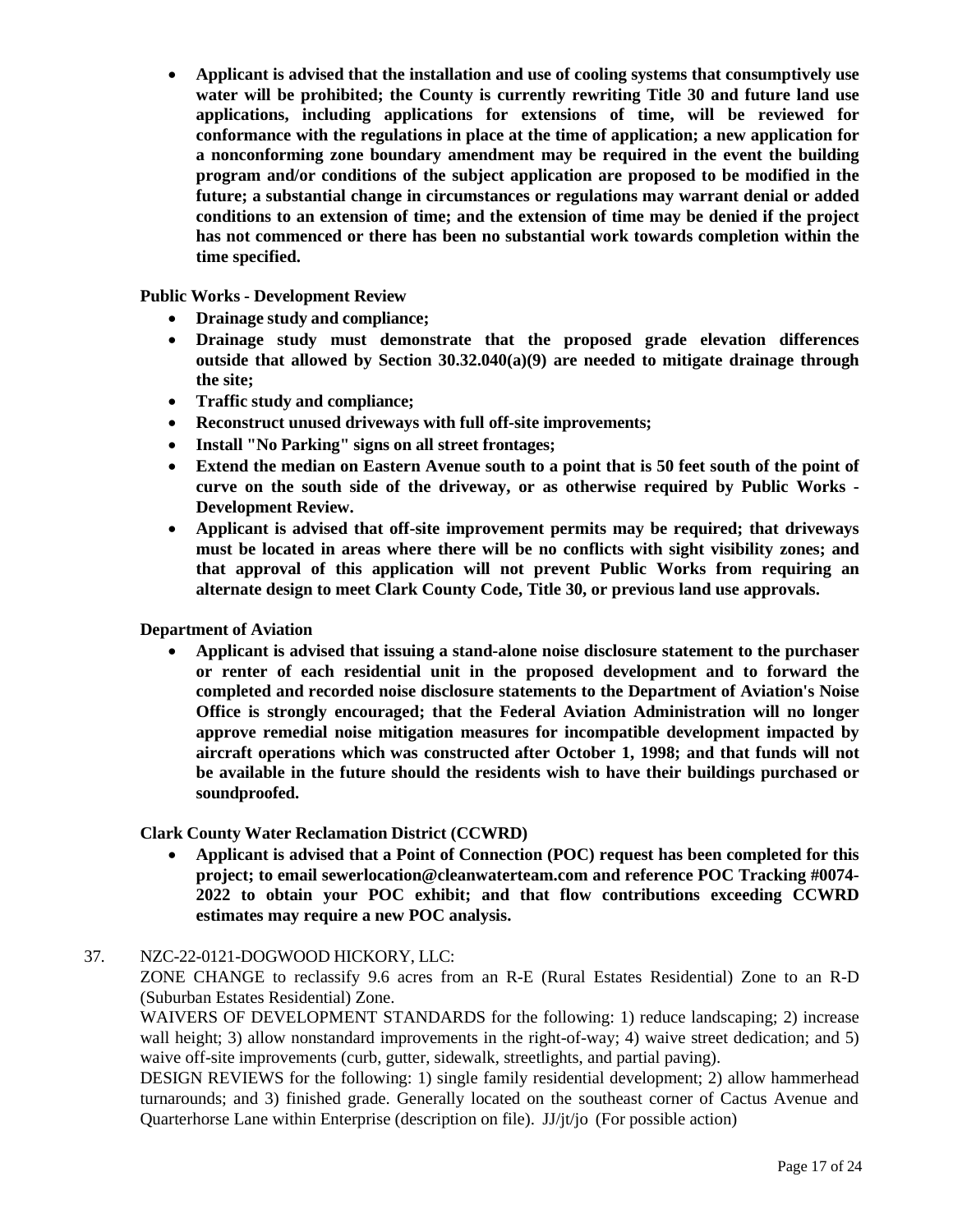#### **CONDITIONS OF APPROVAL - FORWARDED TO THE 06/22/22 BCC MEETING. Current Planning**

- **Resolution of Intent to complete in 3 years;**
- **Certificate of Occupancy and/or business license shall not be issued without final zoning inspection;**
- **Enter into a standard development agreement prior to any permits or subdivision mapping in order to provide fair-share contribution toward public infrastructure necessary to provide service because of the lack of necessary public services in the area.**
- **Applicant is advised that the County is currently rewriting Title 30 and future land use applications, including applications for extensions of time, will be reviewed for conformance with the regulations in place at the time of application; a new application for a nonconforming zone boundary amendment may be required in the event the building program and/or conditions of the subject application are proposed to be modified in the future; a substantial change in circumstances or regulations may warrant denial or added conditions to an extension of time; and that the extension of time may be denied if the project has not commenced or there has been no substantial work towards completion within the time specified.**

**Public Works - Development Review**

- **Install "No Parking" signs on Quarterhorse Lane;**
- **Drainage study and compliance;**
- **Drainage study must demonstrate that the proposed grade elevation differences outside that allowed by Section 30.32.040(a)(9) are needed to mitigate drainage through the site;**
- **Traffic study and compliance;**
- **Execute a License and Maintenance Agreement for any non-standard improvements within the right-of-way;**
- **Right-of-way dedication to include 50 feet for Cactus Avenue and associated spandrel;**
- **Execute a Restrictive Covenant Agreement (deed restrictions);**
- **30 days to coordinate with Public Works - Design Division and to dedicate any necessary right-of-way and easements for the Cactus Avenue improvement project;**
- **Off-sites on Cactus Avenue to be installed in accordance with the approved plans for the Cactus Avenue improvement project;**
- **Applicant to coordinate a contribution with Public Works for improvements on Cactus Avenue;**
- **Vacate any unnecessary rights-of-way and/or easements;**
- **30 days to submit a Separate Document to the Map Team for the required right-of-way dedications and any corresponding easements for any collector street or larger;**
- **90 days to record required right-of-way dedications and any corresponding easements for any collector street or larger.**
- **Applicant is advised that approval of this application will not prevent Public Works from requiring an alternate design to meet Clark County Code, Title 30, or previous land use approvals.**

**Fire Prevention Bureau**

• **Applicant is advised to submit plans for review and approval prior to installing any gates, speed humps (speed bumps not allowed), and any other fire apparatus access roadway obstructions.**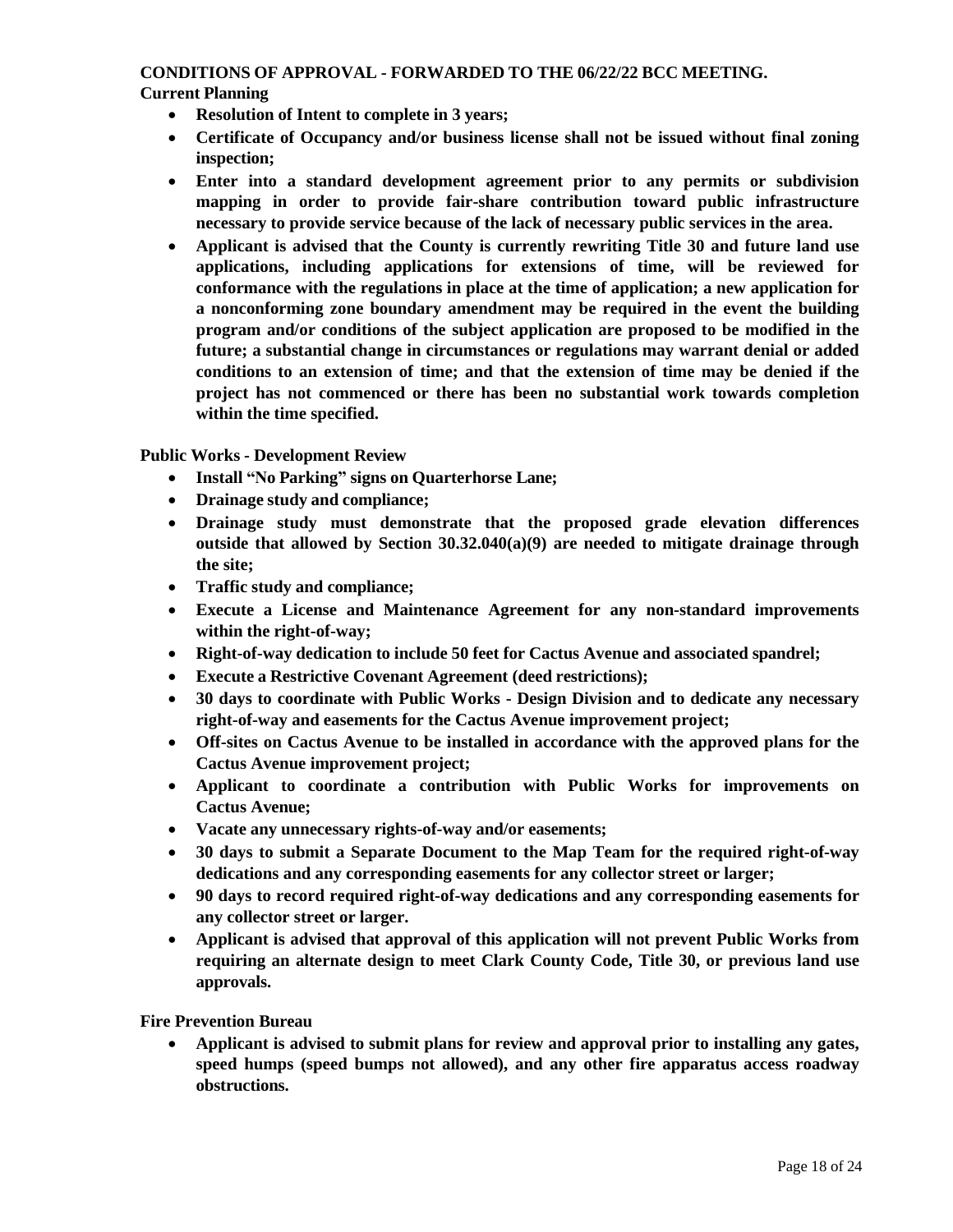#### **Clark County Water Reclamation District (CCWRD)**

• **Applicant is advised that a Point of Connection (POC) request has been completed for this project; to email [sewerlocation@cleanwaterteam.com](mailto:sewerlocation@cleanwaterteam.com) and reference POC Tracking #0007- 2021 to obtain your POC exhibit; and that flow contributions exceeding CCWRD estimates may require another POC analysis.**

#### 38. [NZC-22-0200-HUALAPAI](http://clark.legistar.com/gateway.aspx?m=l&id=/matter.aspx%3Fkey%3D8962) 215 APTS LLC:

ZONE CHANGE to reclassify 2.6 acres from a C-2 (General [Commercial\)](http://clark.legistar.com/gateway.aspx?m=l&id=/matter.aspx%3Fkey%3D8962) Zone to an R-5 (Apartment [Residential\) Zone.](http://clark.legistar.com/gateway.aspx?m=l&id=/matter.aspx%3Fkey%3D8962)

USE [PERMIT](http://clark.legistar.com/gateway.aspx?m=l&id=/matter.aspx%3Fkey%3D8962) for a senior housing project.

WAIVERS OF [DEVELOPMENT](http://clark.legistar.com/gateway.aspx?m=l&id=/matter.aspx%3Fkey%3D8962) STANDARDS for the following: 1) increase building height; 2) [reduce setback; 3\) modified wall requirements; and 4\) modified driveway design standards.](http://clark.legistar.com/gateway.aspx?m=l&id=/matter.aspx%3Fkey%3D8962)

DESIGN [REVIEWS](http://clark.legistar.com/gateway.aspx?m=l&id=/matter.aspx%3Fkey%3D8962) for the following: 1) senior housing project with associated structures and uses; and 2) alternative parking [lot landscaping.](http://clark.legistar.com/gateway.aspx?m=l&id=/matter.aspx%3Fkey%3D8962) Generally located on the north side of Milagro Court, 260 feet [east of Hualapai Way within Spring Valley \(description on file\).](http://clark.legistar.com/gateway.aspx?m=l&id=/matter.aspx%3Fkey%3D8962) JJ/rk/jo (For possible action)

#### **CONDITIONS OF APPROVAL - FORWARDED TO THE 06/22/22 BCC MEETING. Current Planning**

- **Resolution of Intent to complete in 3 years.**
- **Applicant is advised that the County is currently rewriting Title 30 and future land use applications, including applications for extensions of time, will be reviewed for conformance with the regulations in place at the time of application; a new application for a nonconforming zone boundary amendment may be required in the event the building program and/or conditions of the subject application are proposed to be modified in the future; a substantial change in circumstances or regulations may warrant denial or added conditions to an extension of time; and that the extension of time may be denied if the project has not commenced or there has been no substantial work towards completion within the time specified.**

**Public Works - Development Review**

- **Drainage study and compliance;**
- **Traffic study and compliance;**
- **Full off-site improvements;**
- **Right-of-way dedication to include 30 feet and a portion of the cul-de-sac for Milagro Court.**

**Fire Prevention Bureau**

- **Provide a Fire Apparatus Access Road in accordance with Section 503 of the International Fire Code and Clark County Code Title 13, 13.04.090 Fire Service Features;**
- **All proposed single family residential submittals will comply with code requirements for residential streets;**
- **Per 503.2.1.1 (Parallel Parking Permitted on Both Sides) where parallel parking is permitted on both sides of the fire apparatus access road, the minimum clear width of the fire apparatus road shall be 36 feet (10,972 mm), measuring 37 feet (11,277 mm) from back-of-curb to back-of-curb for L curbs, 38 feet (11,852 mm) from back-of-curb to back-of-curb for R curbs, and 39 feet (11,887 mm) from back-of-curb to back-of-curb for roll curbs;**
- **The prohibition of parallel parking on both sides for the purpose of narrowing the roadway width is not permitted for fire apparatus roads serving 1 and 2 family dwellings.**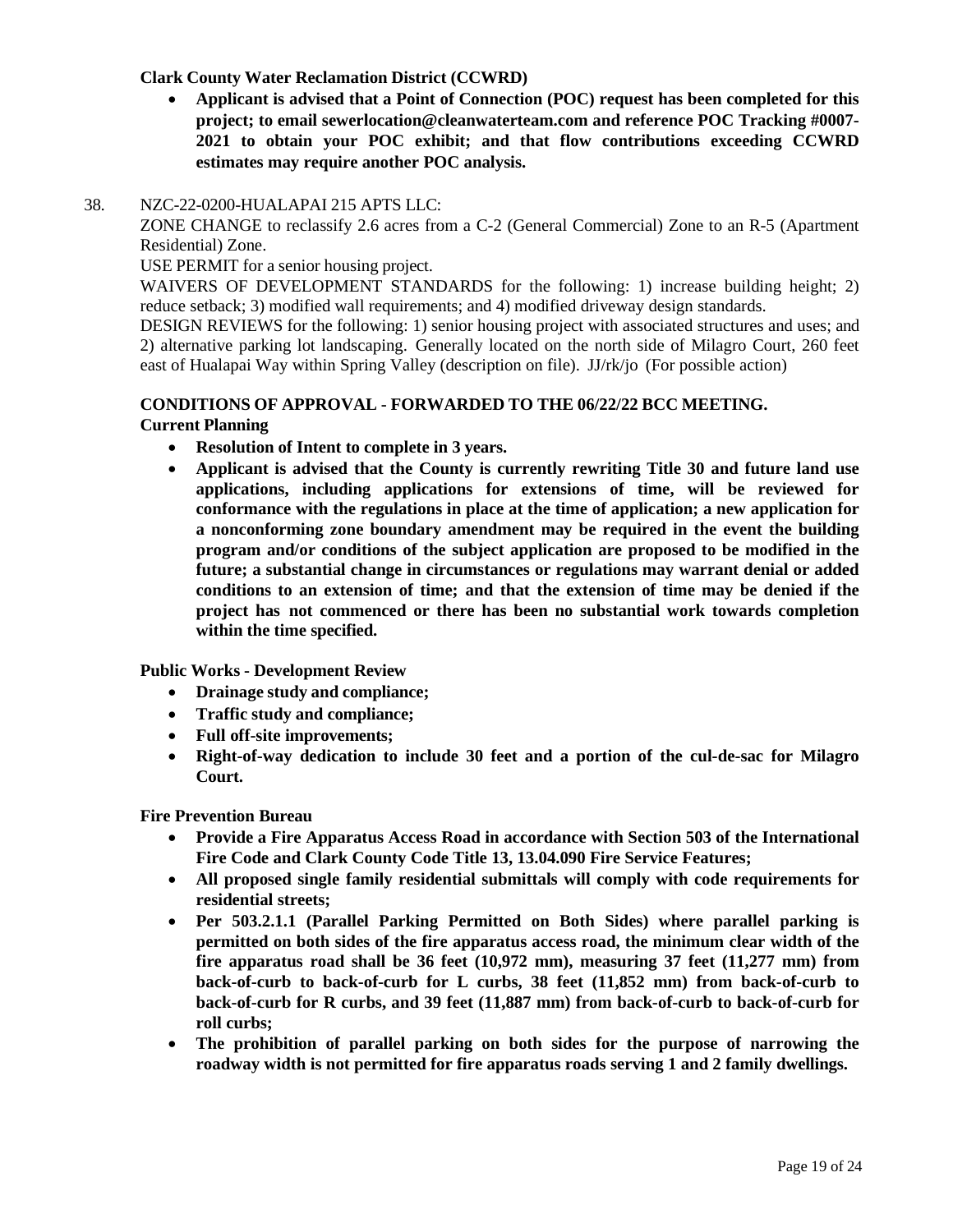#### **Clark County Water Reclamation District (CCWRD)**

• **Applicant is advised that a Point of Connection (POC) request has been completed for this project; to email [sewerlocation@cleanwaterteam.com](mailto:sewerlocation@cleanwaterteam.com) and reference POC Tracking #0019- 2022 to obtain your POC exhibit; and that flow contributions exceeding CCWRD estimates may require another POC analysis.**

#### 39. [VS-22-0201-HUALAPAI](http://clark.legistar.com/gateway.aspx?m=l&id=/matter.aspx%3Fkey%3D8963) 215 APTS LLC:

VACATE AND [ABANDON](http://clark.legistar.com/gateway.aspx?m=l&id=/matter.aspx%3Fkey%3D8963) easements of interest to Clark County located between Milagro Court and [CC 215, and between Hualapai Way and Eula Street \(alignment\) within Spring Valley \(description on](http://clark.legistar.com/gateway.aspx?m=l&id=/matter.aspx%3Fkey%3D8963)  file). JJ/rk/jo [\(For possible action\)](http://clark.legistar.com/gateway.aspx?m=l&id=/matter.aspx%3Fkey%3D8963)

#### **CONDITIONS OF APPROVAL - FORWARDED TO THE 06/22/22 BCC MEETING.**

**Current Planning**

- **Satisfy utility companies' requirements.**
- **Applicant is advised that the County is currently rewriting Title 30 and future land use applications, including applications for extensions of time, will be reviewed for conformance with the regulations in place at the time of application; a substantial change in circumstances or regulations may warrant denial or added conditions to an extension of time; the extension of time may be denied if the project has not commenced or there has been no substantial work towards completion within the time specified; and that the recording of the order of vacation in the Office of the County Recorder must be completed within 2 years of the approval date or the application will expire.**

**Public Works - Development Review**

- **Right-of-way dedication to include 30 feet and a portion of cul-de-sac for Milagro Court;**
- **Vacation to be recordable prior to building permit issuance or applicable map submittal;**
- **Revise legal description, if necessary, prior to recording.**

**Fire Prevention Bureau**

- **Provide a Fire Apparatus Access Road in accordance with Section 503 of the International Fire Code and Clark County Code Title 13, 13.04.090 Fire Service Features;**
- **All proposed single family residential submittals will comply with code requirements for residential streets;**
- **Per 503.2.1.1 (Parallel Parking Permitted on Both Sides) where parallel parking is permitted on both sides of the fire apparatus access road, the minimum clear width of the fire apparatus road shall be 36 feet (10,972 mm), measuring 37 feet (11,277 mm) from back-of-curb to back-of-curb for L curbs, 38 feet (11,852 mm) from back-of-curb to back-of-curb for R curbs, and 39 feet (11,887 mm) from back-of-curb to back-of-curb for roll curbs;**
- **The prohibition of parallel parking on both sides for the purpose of narrowing the roadway width is not permitted for fire apparatus roads serving 1 and 2 family dwellings.**

#### 40. [NZC-22-0208-ELDORADO](http://clark.legistar.com/gateway.aspx?m=l&id=/matter.aspx%3Fkey%3D8964) LANE LLC:

ZONE CHANGE to reclassify 1.0 acre from a C-1 (Local Business) Zone to an M-D [\(Designed](http://clark.legistar.com/gateway.aspx?m=l&id=/matter.aspx%3Fkey%3D8964)  [Manufacturing\) Zone.](http://clark.legistar.com/gateway.aspx?m=l&id=/matter.aspx%3Fkey%3D8964)

WAIVERS OF [DEVELOPMENT](http://clark.legistar.com/gateway.aspx?m=l&id=/matter.aspx%3Fkey%3D8964) STANDARDS for the following: 1) modified CMA Design Overlay [District Standards; 2\) permit access to a local street where not permitted; 3\) modified driveway](http://clark.legistar.com/gateway.aspx?m=l&id=/matter.aspx%3Fkey%3D8964) design [standards; and 4\) modified street standards.](http://clark.legistar.com/gateway.aspx?m=l&id=/matter.aspx%3Fkey%3D8964)

DESIGN REVIEW for an [office/warehouse](http://clark.legistar.com/gateway.aspx?m=l&id=/matter.aspx%3Fkey%3D8964) building with accessory outside storage in the CMA Design Overlay District. [Generally located on the west side of Buffalo Drive and the north side of Eldorado](http://clark.legistar.com/gateway.aspx?m=l&id=/matter.aspx%3Fkey%3D8964)  [Lane within Spring Valley \(description on file\).](http://clark.legistar.com/gateway.aspx?m=l&id=/matter.aspx%3Fkey%3D8964) MN/md/jo (For possible action)

#### **HELD - 06/21/22 - per the applicant.**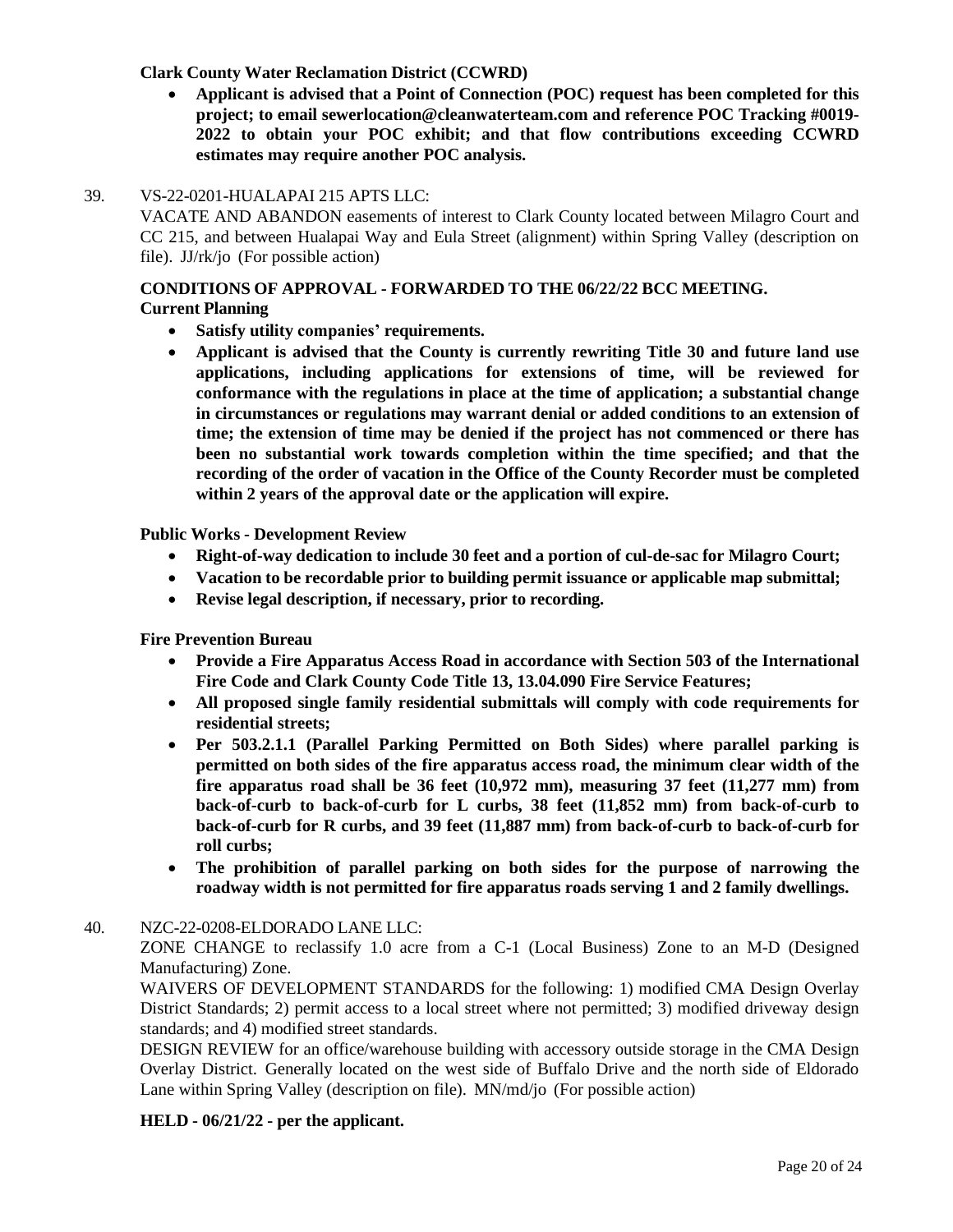#### 41. [NZC-22-0222-SPACEFINDERS](http://clark.legistar.com/gateway.aspx?m=l&id=/matter.aspx%3Fkey%3D8965) REALTY INC & ELIOT HOLDINGS LLC:

ZONE CHANGE to reclassify 10.5 acres from R-E (Rural Estates [Residential\)](http://clark.legistar.com/gateway.aspx?m=l&id=/matter.aspx%3Fkey%3D8965) (RNP-I) Zone and R-E [\(Rural Estates Residential\) Zone to R-2 \(Medium Density Residential\) Zone.](http://clark.legistar.com/gateway.aspx?m=l&id=/matter.aspx%3Fkey%3D8965)

WAIVERS OF [DEVELOPMENT STANDARDS](http://clark.legistar.com/gateway.aspx?m=l&id=/matter.aspx%3Fkey%3D8965) for the following: 1) reduced lot area; 2) increase site [disturbance within a hillside area; and 3\) increase wall height.](http://clark.legistar.com/gateway.aspx?m=l&id=/matter.aspx%3Fkey%3D8965)

DESIGN REVIEWS for the following: [1\) a single family residential development; 2\) allow a](http://clark.legistar.com/gateway.aspx?m=l&id=/matter.aspx%3Fkey%3D8965)  hammerhead street design; 3) a single family residential development within a hillside area; and 4) increased finished grade. [Generally](http://clark.legistar.com/gateway.aspx?m=l&id=/matter.aspx%3Fkey%3D8965) located on the north side of Pebble Road and the east side of Park [Street \(alignment\) within Enterprise \(description on file\).](http://clark.legistar.com/gateway.aspx?m=l&id=/matter.aspx%3Fkey%3D8965) JJ/al/jo (For possible action)

#### **HELD - 07/19/22 - per the applicant.**

#### 42. [VS-22-0223-SPACEFINDERS REALTY](http://clark.legistar.com/gateway.aspx?m=l&id=/matter.aspx%3Fkey%3D8966) INC & ELIOT HOLDINGS LLC:

[VACATE AND ABANDON easements of interest to Clark County located between Ford Avenue and](http://clark.legistar.com/gateway.aspx?m=l&id=/matter.aspx%3Fkey%3D8966)  Pebble Road, and between Park Street (alignment) and Fort Apache Road within [Enterprise \(description](http://clark.legistar.com/gateway.aspx?m=l&id=/matter.aspx%3Fkey%3D8966)  on file). JJ/al/jo [\(For possible action\)](http://clark.legistar.com/gateway.aspx?m=l&id=/matter.aspx%3Fkey%3D8966)

#### **HELD - 07/19/22 - per the applicant.**

#### 43. [TM-22-500076-SPACEFINDERS REALTY INC](http://clark.legistar.com/gateway.aspx?m=l&id=/matter.aspx%3Fkey%3D8976) & ELIOT HOLDINGS LLC:

TENTATIVE MAP consisting of 32 single family [residential lots](http://clark.legistar.com/gateway.aspx?m=l&id=/matter.aspx%3Fkey%3D8976) and common lots on 10.5 acres in an [R-2 \(Medium Density Residential\) Zone. Generally located on the north side of Pebble Road and the](http://clark.legistar.com/gateway.aspx?m=l&id=/matter.aspx%3Fkey%3D8976)  [east side of Park Street \(alignment\) within Enterprise.](http://clark.legistar.com/gateway.aspx?m=l&id=/matter.aspx%3Fkey%3D8976) JJ/al/jo (For possible action)

#### **HELD - 07/19/22 - per the applicant.**

#### 44. [NZC-22-0229-PY](http://clark.legistar.com/gateway.aspx?m=l&id=/matter.aspx%3Fkey%3D8967) PROPERTIES LLC & MTG LIVING TRUST:

ZONE CHANGE to reclassify 8.6 acres from an R-E (Rural Estates [Residential\)](http://clark.legistar.com/gateway.aspx?m=l&id=/matter.aspx%3Fkey%3D8967) Zone to an R-2 [\(Medium Density Residential\) Zone.](http://clark.legistar.com/gateway.aspx?m=l&id=/matter.aspx%3Fkey%3D8967)

WAIVERS OF [DEVELOPMENT](http://clark.legistar.com/gateway.aspx?m=l&id=/matter.aspx%3Fkey%3D8967) STANDARDS for the following: 1) increase wall height; 2) waive [full off-site improvements \(curb, gutter, sidewalk, streetlights, and partial paving\); 3\) alternative](http://clark.legistar.com/gateway.aspx?m=l&id=/matter.aspx%3Fkey%3D8967)  [landscaping along Dean Martin Drive; and 4\) eliminate](http://clark.legistar.com/gateway.aspx?m=l&id=/matter.aspx%3Fkey%3D8967) landscaping against a freeway.

DESIGN REVIEWS [for the following: 1\) single family](http://clark.legistar.com/gateway.aspx?m=l&id=/matter.aspx%3Fkey%3D8967) residential; and 2) finished grade. Generally located on the east side of Dean Martin Drive, [approximately](http://clark.legistar.com/gateway.aspx?m=l&id=/matter.aspx%3Fkey%3D8967) 215 feet south of Raven Avenue within [Enterprise \(description on file\).](http://clark.legistar.com/gateway.aspx?m=l&id=/matter.aspx%3Fkey%3D8967) JJ/jvm/jo (For possible action)

#### **CONDITIONS OF APPROVAL - FORWARDED TO THE 06/22/22 BCC MEETING.**

#### **Current Planning**

- **Resolution of Intent to complete in 4 years;**
- **Enter into a standard development agreement prior to any permits or subdivision mapping in order to provide fair-share contribution toward public infrastructure necessary to provide service because of the lack of necessary public services in the area;**
- **Certificate of Occupancy and/or business license shall not be issued without final zoning inspection.**
- **Applicant is advised that the County is currently rewriting Title 30 and future land use applications, including applications for extensions of time, will be reviewed for conformance with the regulations in place at the time of application; a new application for a nonconforming zone boundary amendment may be required in the event the building program and/or conditions of the subject application are proposed to be modified in the future; a substantial change in circumstances or regulations may warrant denial or added conditions to an extension of time; and that the extension of time may be denied if the project has not commenced or there has been no substantial work towards completion within the time specified.**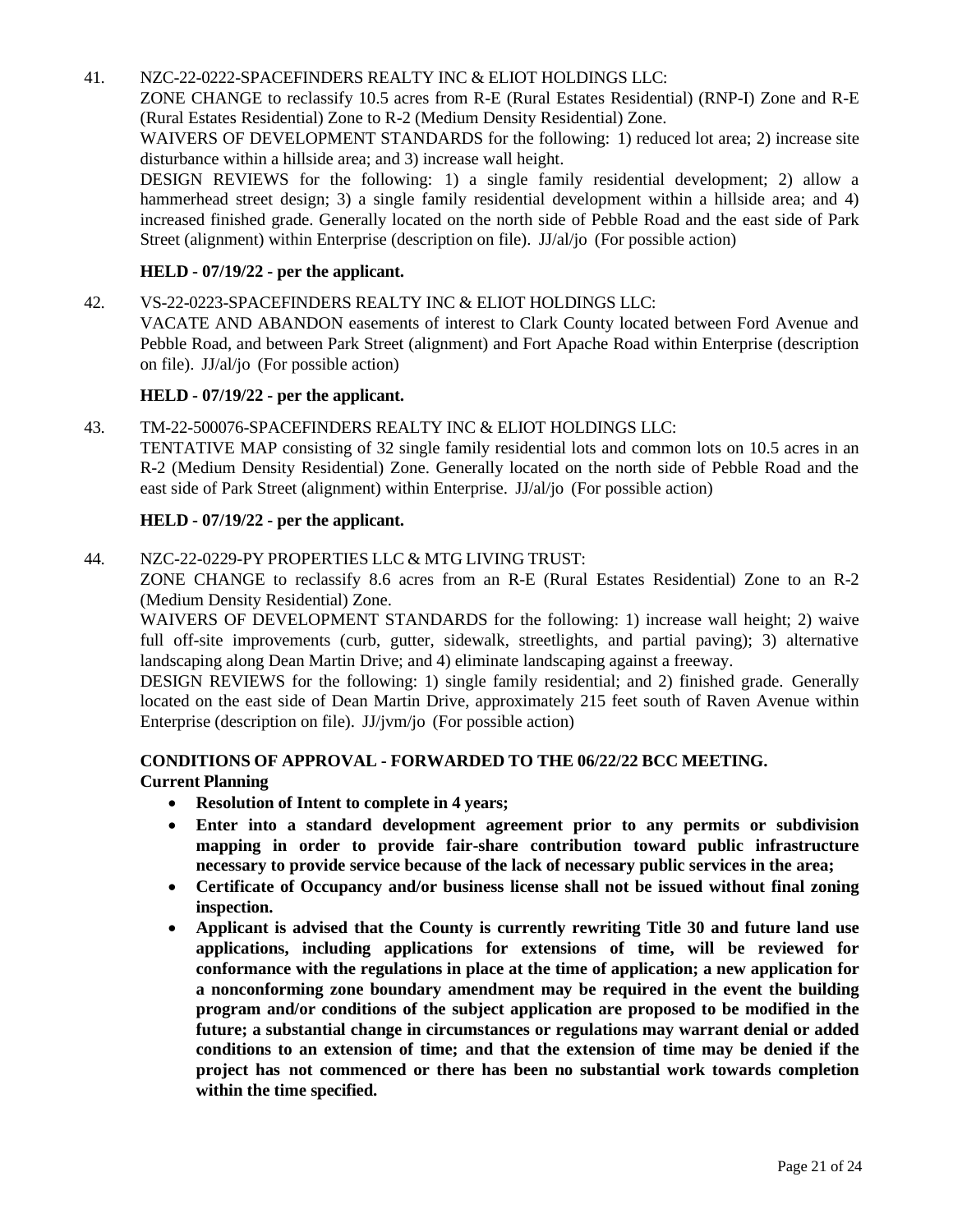**Public Works - Development Review**

- **Drainage study and compliance;**
- **Drainage study must demonstrate that the proposed grade elevation differences outside that allowed by Section 30.32.040(a)(9) are needed to mitigate drainage through the site;**
- **Traffic study and compliance;**
- **Applicant to coordinate a contribution with Public Works for improvements on Dean Martin Drive.**
- **Applicant is advised that approval of this application will not prevent Public Works from requiring an alternate design to meet Clark County Code, Title 30, or previous land use approvals; and that that this site is located within a Special Flood Hazard Area (SFHA) as designated by the Federal Emergency Management Agency (FEMA).**

**Department of Aviation**

• **Applicant is advised that issuing a stand-alone noise disclosure statement to the purchaser or renter of each residential unit in the proposed development and to forward the completed and recorded noise disclosure statements to the Department of Aviation's Noise Office is strongly encouraged; that the Federal Aviation Administration will no longer approve remedial noise mitigation measures for incompatible development impacted by aircraft operations which was constructed after October 1, 1998; and that funds will not be available in the future should the residents wish to have their buildings purchased or soundproofed.**

**Clark County Water Reclamation District (CCWRD)**

• **Applicant is advised that a Point of Connection (POC) request has been completed for this project; to email [sewerlocation@cleanwaterteam.com](mailto:sewerlocation@cleanwaterteam.com) and reference POC Tracking #0653- 2019 to obtain your POC exhibit; and that flow contributions exceeding CCWRD estimates may require another POC analysis.**

#### 45. [VS-22-0233-PY](http://clark.legistar.com/gateway.aspx?m=l&id=/matter.aspx%3Fkey%3D8968) PROPERTIES LLC & MTG LIVING TRUST:

VACATE AND [ABANDON](http://clark.legistar.com/gateway.aspx?m=l&id=/matter.aspx%3Fkey%3D8968) easements of interest to Clark County located between Dean Martin Drive and I-15 [and between Raven Avenue and the Vicki Avenue \(alignment\) within Enterprise \(description](http://clark.legistar.com/gateway.aspx?m=l&id=/matter.aspx%3Fkey%3D8968)  on file). JJ/jvm/jo [\(For possible action\)](http://clark.legistar.com/gateway.aspx?m=l&id=/matter.aspx%3Fkey%3D8968)

#### **CONDITIONS OF APPROVAL - FORWARDED TO THE 06/22/22 BCC MEETING. Current Planning**

- **Satisfy utility companies' requirements.**
- **Applicant is advised that the County is currently rewriting Title 30 and future land use applications, including applications for extensions of time, will be reviewed for conformance with the regulations in place at the time of application; a substantial change in circumstances or regulations may warrant denial or added conditions to an extension of time; the extension of time may be denied if the project has not commenced or there has been no substantial work towards completion within the time specified; and that the recording of the order of vacation in the Office of the County Recorder must be completed within 2 years of the approval date or the application will expire.**

#### **Public Works - Development Review**

- **Vacation to be recordable prior to building permit issuance or applicable map submittal;**
- **Revise legal description, if necessary, prior to recording.**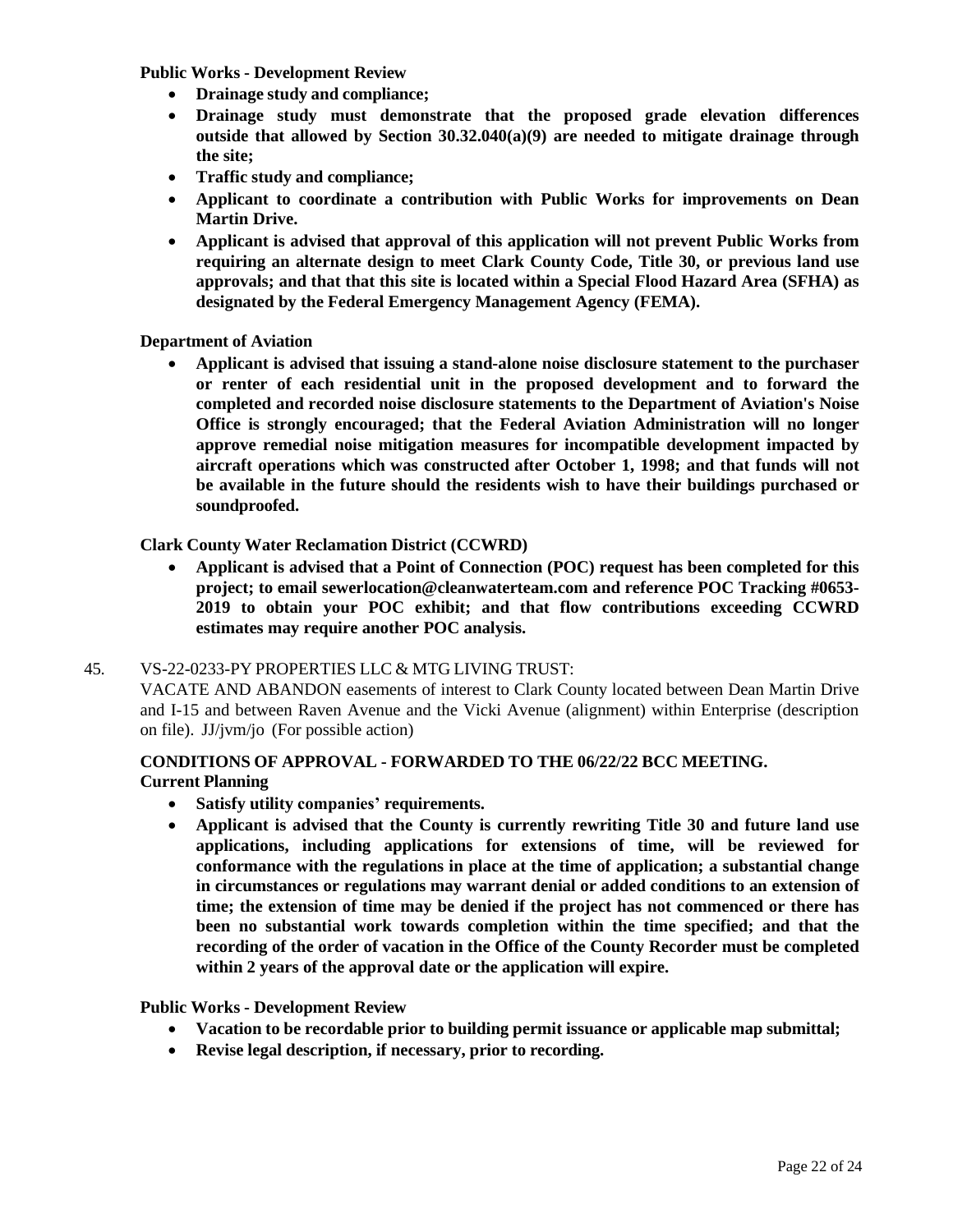#### 46. [TM-22-500079-PY](http://clark.legistar.com/gateway.aspx?m=l&id=/matter.aspx%3Fkey%3D8969) PROPERTIES LLC & MTG LIVING TRUST:

TENTATIVE MAP consisting of 46 single family [residential lots](http://clark.legistar.com/gateway.aspx?m=l&id=/matter.aspx%3Fkey%3D8969) and common lots on 8.6 acres in a R-2 [\(Medium Density Residential\) Zone. Generally located on the east side of Dean Martin Drive](http://clark.legistar.com/gateway.aspx?m=l&id=/matter.aspx%3Fkey%3D8969)  [approximately 215 feet south of Raven Avenue within Enterprise \(description on file\).](http://clark.legistar.com/gateway.aspx?m=l&id=/matter.aspx%3Fkey%3D8969) JJ/jvm/jo (For [possible action\)](http://clark.legistar.com/gateway.aspx?m=l&id=/matter.aspx%3Fkey%3D8969)

#### **CONDITIONS OF APPROVAL - FORWARDED TO THE 06/22/22 BCC MEETING. Current Planning**

• **Applicant is advised that the County is currently rewriting Title 30 and future land use applications, including applications for extensions of time, will be reviewed for conformance with the regulations in place at the time of application; a substantial change in circumstances or regulations may warrant denial or added conditions to an extension of time; the extension of time may be denied if the project has not commenced or there has been no substantial work towards completion within the time specified; and that a final map for all, or a portion, of the property included under this application must be recorded within 4 years or it will expire.**

**Public Works - Development Review**

- **Drainage study and compliance;**
- **Drainage study must demonstrate that the proposed grade elevation differences outside that allowed by Section 30.32.040(a)(9) are needed to mitigate drainage through the site;**
- **Traffic study and compliance;**
- **Applicant to coordinate a contribution with Public Works for improvements on Dean Martin Drive.**
- **Applicant is advised that approval of this application will not prevent Public Works from requiring an alternate design to meet Clark County Code, Title 30, or previous land use approvals; and that this site is located within a Special Flood Hazard Area (SFHA) as designated by the Federal Emergency Management Agency (FEMA).**

**Current Planning Division - Addressing**

- **Streets shall have approved street names and suffixes;**
- **Approved street name list from the Combined Fire Communications Center shall be provided;**
- **Rocky Creek Court shall have an approved suffix.**

**Department of Aviation**

• **Applicant is advised that issuing a stand-alone noise disclosure statement to the purchaser or renter of each residential unit in the proposed development and to forward the completed and recorded noise disclosure statements to the Department of Aviation's Noise Office is strongly encouraged; that the Federal Aviation Administration will no longer approve remedial noise mitigation measures for incompatible development impacted by aircraft operations which was constructed after October 1, 1998; and that funds will not be available in the future should the residents wish to have their buildings purchased or soundproofed.**

#### **Clark County Water Reclamation District (CCWRD)**

• **Applicant is advised that a Point of Connection (POC) request has been completed for this project; to email [sewerlocation@cleanwaterteam.com](mailto:sewerlocation@cleanwaterteam.com) and reference POC Tracking #0653- 2019 to obtain your POC exhibit; and that flow contributions exceeding CCWRD estimates may require another POC analysis.**